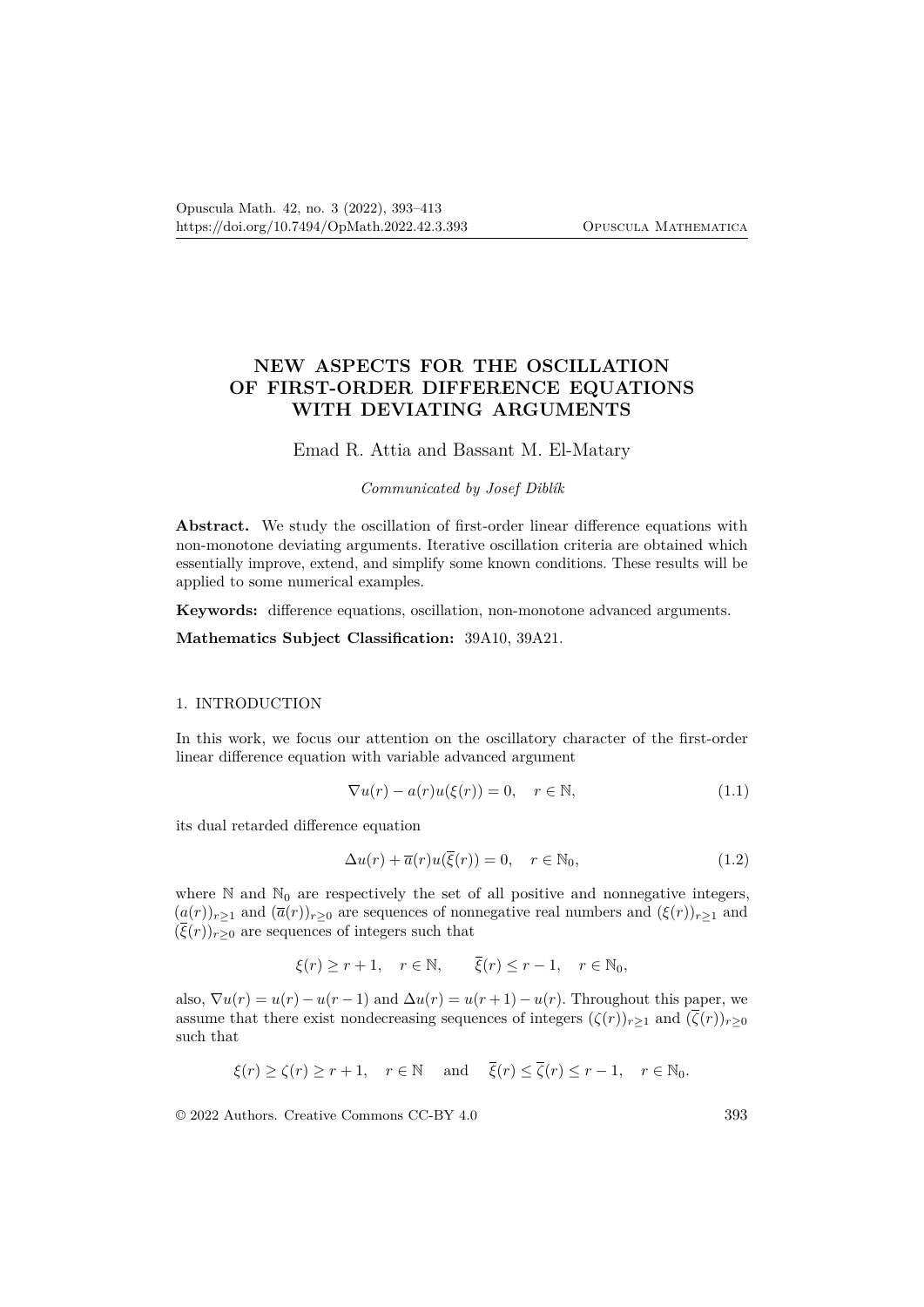Furthermore, we will use the following notation:

$$
\sum_{j=s}^{s-1} D(j) = 0, \qquad \prod_{j=s}^{s-1} D(j) = 1,
$$
  
\n
$$
\rho(r) = \min_{j \ge r} \xi(j), \qquad \overline{\rho}(r) = \max_{0 \le j \le r} \overline{\xi}(j),
$$
  
\n
$$
\beta = \liminf_{r \to \infty} \sum_{j=r+1}^{\xi(r)} a(j), \qquad \gamma = \liminf_{r \to \infty} \sum_{j=r+1}^{\zeta(r)} a(j),
$$
  
\n
$$
\overline{\beta} = \liminf_{r \to \infty} \sum_{j=\overline{\xi}(r)}^{r-1} \overline{a}(j), \qquad \overline{\gamma} = \liminf_{r \to \infty} \sum_{j=\overline{\zeta}(r)}^{r-1} \overline{a}(j)
$$
  
\n(1.3)

and

$$
A(v) = \begin{cases} 0 & \text{if } v > \frac{1}{e}, \\ \frac{1 - v - \sqrt{1 - 2v - v^2}}{2} & \text{if } v \in [0, \frac{1}{e}]. \end{cases}
$$

Also, we assume that  $\lambda(u)$  is the smaller root of  $\lambda = e^{u\lambda}$ .

The qualitative properties of delay differential equations and their discrete analogues (i.e., difference equations with retarded arguments) have attracted the attention of many mathematicians. In fact, these properties give more insight into the understanding of the dynamics of these equations. The oscillation property can be considered as one of the important features that appear in many applications. As a result, this topic has received much attention from researchers, see for example  $[1, 2, 5-25]$  and the references cited therein.

The incomplete theoretical understanding of the oscillation theory of Eq. (1.1) and its dual, Eq. (1.2), has encouraged many researchers to investigate this property. Very recently, there have been great efforts to establish new sufficient oscillation conditions. This motivates us to develop and extend some techniques introduced by Attia [2] to study the oscillation of equations (1.1) and (1.2). Several oscillation criteria for the latter equations are obtained.

The following summary is intended to highlight the most recent results on the oscillation of Eq. (1.1).

Braverman *et al.* [5] defined the sequence  $\{\Omega_{m+1}(r,s)\}_{m>0}$  recursively as follows:

$$
\Omega_1(r,s) = \prod_{l=r+1}^s (1 - a(l)), \quad \Omega_{m+1}(r,s) = \prod_{l=r+1}^s (1 - a(l)\Omega_m^{-1}(l,\xi(l))). \tag{1.4}
$$

Then the authors proved that Eq.  $(1.1)$  is oscillatory if

$$
\limsup_{r \to \infty} \sum_{j=r}^{\rho(r)} a(j) \Omega_m^{-1} (\rho(r), \xi(j)) > 1,
$$
\n(1.5)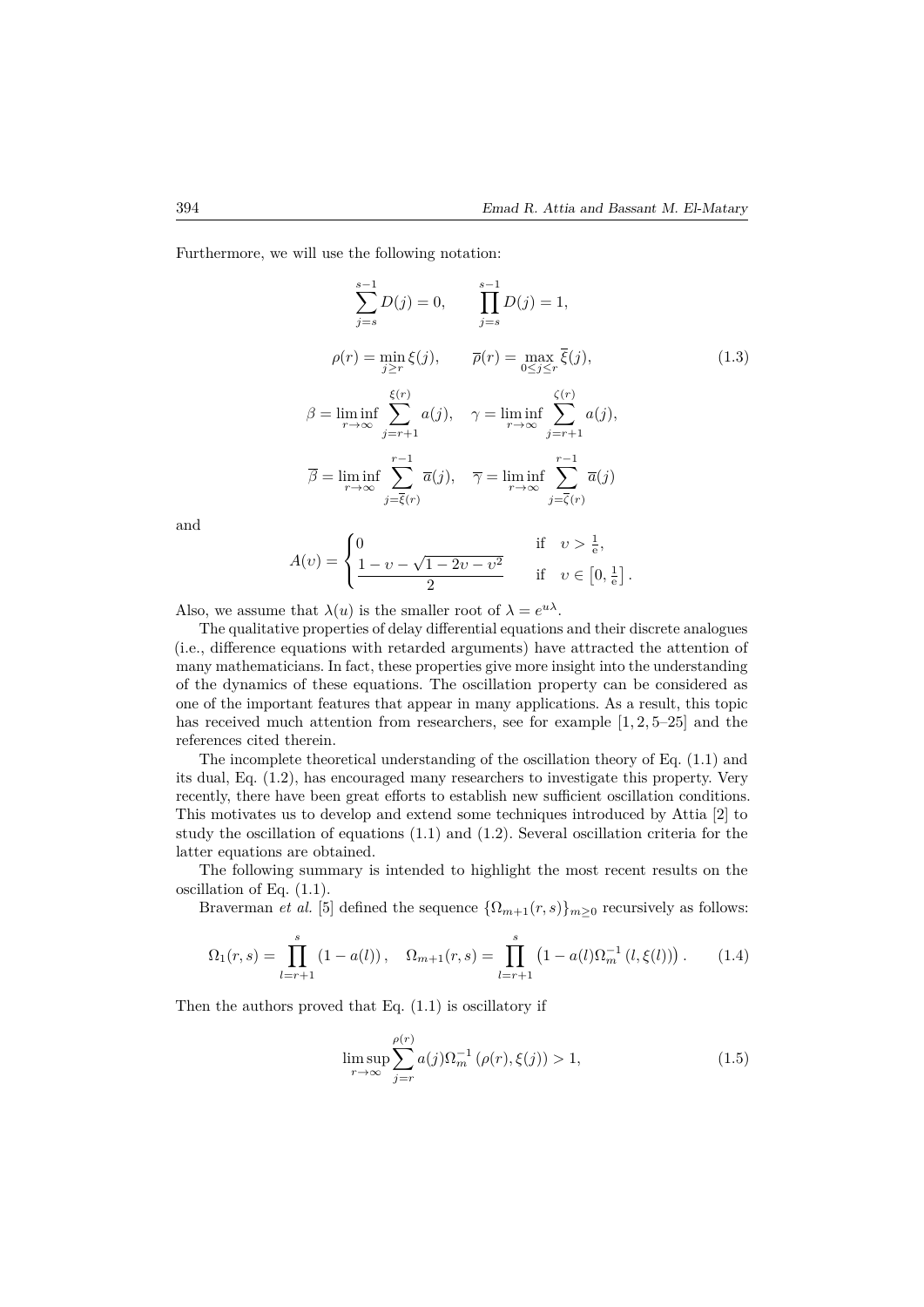or

$$
\limsup_{r \to \infty} \sum_{j=r}^{\rho(r)} a(j) \Omega_m^{-1} (\rho(r), \xi(j)) > 1 - A(\beta).
$$
 (1.6)

Asteris and Chatzarakis [1], Chatzarakis and Jadlovská [8] and Chatzarakis [7] established respectively the conditions

$$
\limsup_{r \to \infty} \sum_{j=r}^{\rho(r)} a(j) \prod_{j_1 = \rho(r)+1}^{\xi(j)} \frac{1}{1 - P_m(j_1)} > 1,
$$
\n(1.7)

where

$$
P_m(r) = a(r) \left[ 1 + \sum_{j=r+1}^{\rho(r)} a(j) \prod_{j_1=\rho(r)+1}^{\xi(j)} \frac{1}{1 - P_{m-1}(j_1)} \right], \text{ and } P_0(r) = a(r),
$$
  

$$
\limsup_{r \to \infty} \sum_{j=r}^{\rho(r)} a(j) \exp \left( \sum_{j_1=\rho(r)+1}^{\xi(j)} a(j_1) \prod_{j_2=j_1+1}^{\xi(j_1)} \frac{1}{1 - Q_m(j_2)} \right) > 1 - A(\beta), \quad (1.8)
$$

where

$$
Q_m(r) = a(r) \left[ 1 + \sum_{j=r+1}^{\xi(r)} a(j) \exp \left( \sum_{j_1=r+1}^{\xi(j)} a(j_1) \prod_{j_2=j_1+1}^{\xi(j_1)} \frac{1}{1 - Q_{m-1}(j_2)} \right) \right],
$$
  

$$
Q_0(r) = \lambda(\beta) a(r),
$$

and

$$
\limsup_{r \to \infty} \sum_{j=r}^{\rho(r)} a(j) \exp \left( \sum_{j_1 = \rho(r)+1}^{\xi(j)} a(j_1) \exp \left( \sum_{j_2=j_1+1}^{\xi(j_1)} a(j_2) \prod_{j_3=j_2+1}^{\xi(j_2)} \frac{1}{1 - F_m(j_3)} \right) \right)
$$
  
> 1 - A(\beta), (1.9)

where

$$
F_m(r)
$$
  
=  $a(r) \left[ 1 + \sum_{j=r+1}^{\xi(r)} a(j) \exp \left( \sum_{j_1=r+1}^{\xi(j)} a(j_1) \exp \left( \sum_{j_2=j_1+1}^{\xi(j_1)} a(j_2) \prod_{j_3=j_2+1}^{\xi(j_2)} \frac{1}{1 - F_{m-1}(j_3)} \right) \right) \right],$ 

with

$$
F_0(r) = a(r) \left[ 1 + \sum_{j=r+1}^{\xi(r)} a(j) \exp \left( \sum_{j_1=r+1}^{\xi(j)} a(j_1) \exp \left( \lambda(\beta) \sum_{j_2=j_1+1}^{\xi(j_1)} a(j_2) \right) \right) \right].
$$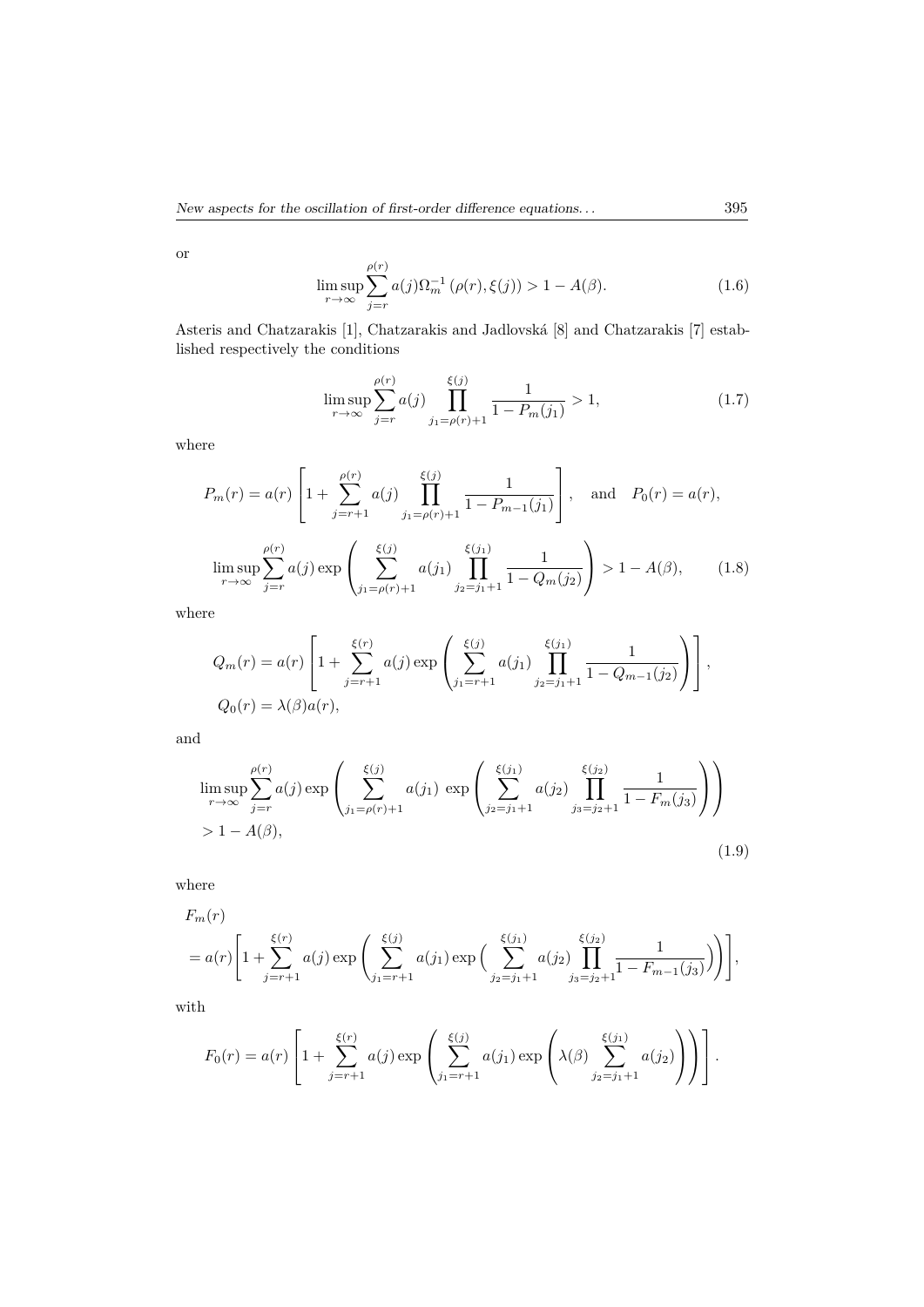Attia and Chatzarakis [4] obtained the oscillation criterion

$$
\limsup_{r \to \infty} \left( \frac{W_m(r)}{1 - \sum_{j=\sigma(r-1)+1}^{r-1} a(j)} + \sum_{j=r}^{\rho(r)} a(j) \prod_{j_1=\rho(r)+1}^{\xi(j)} \frac{1}{1 - a(j_1) Z_m(j_1, \xi(j_1))} \right) > 1,
$$
\n(1.10)

where

$$
W_m(r) = \sum_{j=\sigma(r-1)+1}^{r-1} a(j) \sum_{j_1=r}^{\xi(j)} a(j_1) \prod_{j_2=\rho(r)+1}^{\xi(j_1)} \frac{1}{1 - a(j_2)Z_m(j_2, \xi(j_2))},
$$
  
\n
$$
Z_m(r, s)
$$
  
\n
$$
= 1 + \sum_{j=r+1}^s \frac{a(j)}{\left(1 - \frac{1}{\xi(j)-r} \sum_{j_1=r+1}^{\xi(j)} a(j_1) \prod_{j_2=j_1+1}^{\xi(j_1)} \frac{1}{1 - a(j_2)Z_{m-1}(j_2, \xi(j_2))}\right)} \xi(j-r),
$$
  
\n
$$
Z_0(r, s) = 1,
$$

and

$$
\sigma(r) = \max\{s \in \mathbb{N}_0 : s < r, \ \xi(s) < r + 1\}.\tag{1.11}
$$

#### 2. MAIN RESULTS

### 2.1. ADVANCED DIFFERENCE EQUATIONS

Let  $u(r)$  be an eventually positive solution of Eq. (1.1). The following four lemmas will be needed later.

**Lemma 2.1** ([5]). *If*  $m \in \mathbb{N}$  *and*  $k \geq r$ *, then* 

$$
u(r) \leq \Omega_m(r,k)u(k),
$$

*where*  $\Omega_m(r, k)$  *is defined by* (1.4)*.* 

**Lemma 2.2** ([7, Lemma 2.8]). *If*  $0 < \gamma \le \frac{1}{e}$ , then

$$
\liminf_{n \to \infty} \frac{u(r-1)}{u(\zeta(r))} \ge A(\gamma). \tag{2.1}
$$

**Lemma 2.3.** *If*  $m \in \mathbb{N}_0$ , *then*  $\sum_{j=\sigma(r-1)+1}^{r-1} a(j) < 1$  *and* 

$$
\frac{u(r-1)}{u(\zeta(r))} > \frac{\sum_{j=\sigma(r-1)+1}^{r-1} a(j) \sum_{j_1=r}^{\zeta(j)} a(j_1) \frac{u(\zeta(j_1))}{u(\zeta(j_1))}}{1 - \sum_{j=\sigma(r-1)+1}^{r-1} a(j)} \tag{2.2}
$$

*for all sufficiently large r, where*  $\sigma(r)$  *is defined by* (1.11)*.*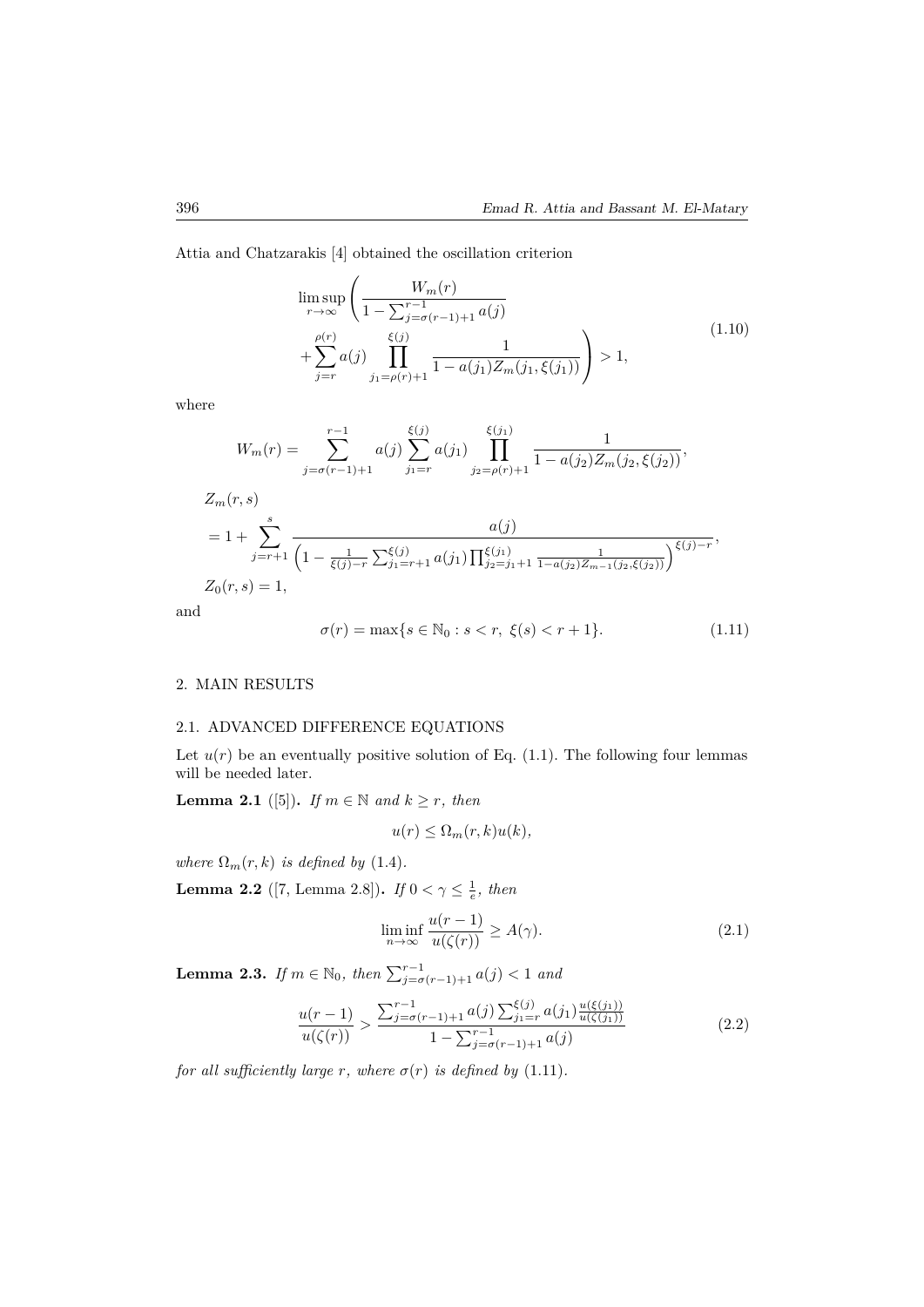*Proof.* Summing up Eq. (1.1) from  $\sigma(r-1) + 1$  to  $r-1$ , we get

$$
u(r-1) - u(\sigma(r-1)) - \sum_{j=\sigma(r-1)+1}^{r-1} a(j)u(\xi(j)) = 0.
$$
 (2.3)

In view of  $\xi(j) \geq r$  for  $\sigma(r-1) + 1 \leq j \leq r-1$ , we conclude that

$$
u(\xi(j)) = u(r-1) + \sum_{j_1=r}^{\xi(j)} a(j_1)u(\xi(j_1)).
$$

Substituting into (2.3), we obtain

$$
u(r-1) - u(\sigma(r-1)) - u(r-1) \sum_{j=\sigma(r-1)+1}^{r-1} a(j)
$$

$$
- \sum_{j=\sigma(r-1)+1}^{r-1} a(j) \sum_{j_1=r}^{\xi(j)} a(j_1) u(\xi(j_1)) = 0.
$$

Since  $\zeta(j_1) \geq \zeta(r)$  for  $j_1 \geq r$ , then the nondecreasing nature of  $u(r)$  implies that

$$
u(r-1) - u(\sigma(r-1)) - u(r-1) \sum_{j=\sigma(r-1)+1}^{r-1} a(j)
$$
  

$$
- u(\zeta(r)) \sum_{j=\sigma(r-1)+1}^{r-1} a(j) \sum_{j_1=r}^{\xi(j)} a(j_1) \frac{u(\xi(j_1))}{u(\zeta(j_1))} \ge 0.
$$

From this and the positivity of  $u(\sigma(r-1))$ , it follows that

$$
u(r-1)\left(1-\sum_{j=\sigma(r-1)+1}^{r-1}a(j)\right) > u(\zeta(r))\sum_{j=\sigma(r-1)+1}^{r-1}a(j)\sum_{j_1=r}^{\xi(j)}a(j_1)\frac{u(\xi(j_1))}{u(\zeta(j_1))} \ge 0.
$$

Consequently,  $\sum_{j=\sigma}^{r-1} (r-1)+1} a(j) < 1$  and

$$
\frac{u(r-1)}{u(\zeta(r))} > \frac{\sum_{j=\sigma(r-1)+1}^{r-1} a(j) \sum_{j_1=r}^{\zeta(j)} a(j_1) \frac{u(\xi(j_1))}{u(\zeta(j_1))}}{1 - \sum_{j=\sigma(r-1)+1}^{r-1} a(j)}.
$$

The proof is complete.

Define the sequence  $\{S_m(r)\}_{m=0}^{\infty}$  as follows:

$$
S_m(r) = \frac{\prod_{j=\zeta(r)+1}^{\xi(r)} \frac{1}{1-a(j)S_{m-1}(j)}}{1-G_m(r)}
$$
 for  $m = 1, 2, ...,$ 

 $\Box$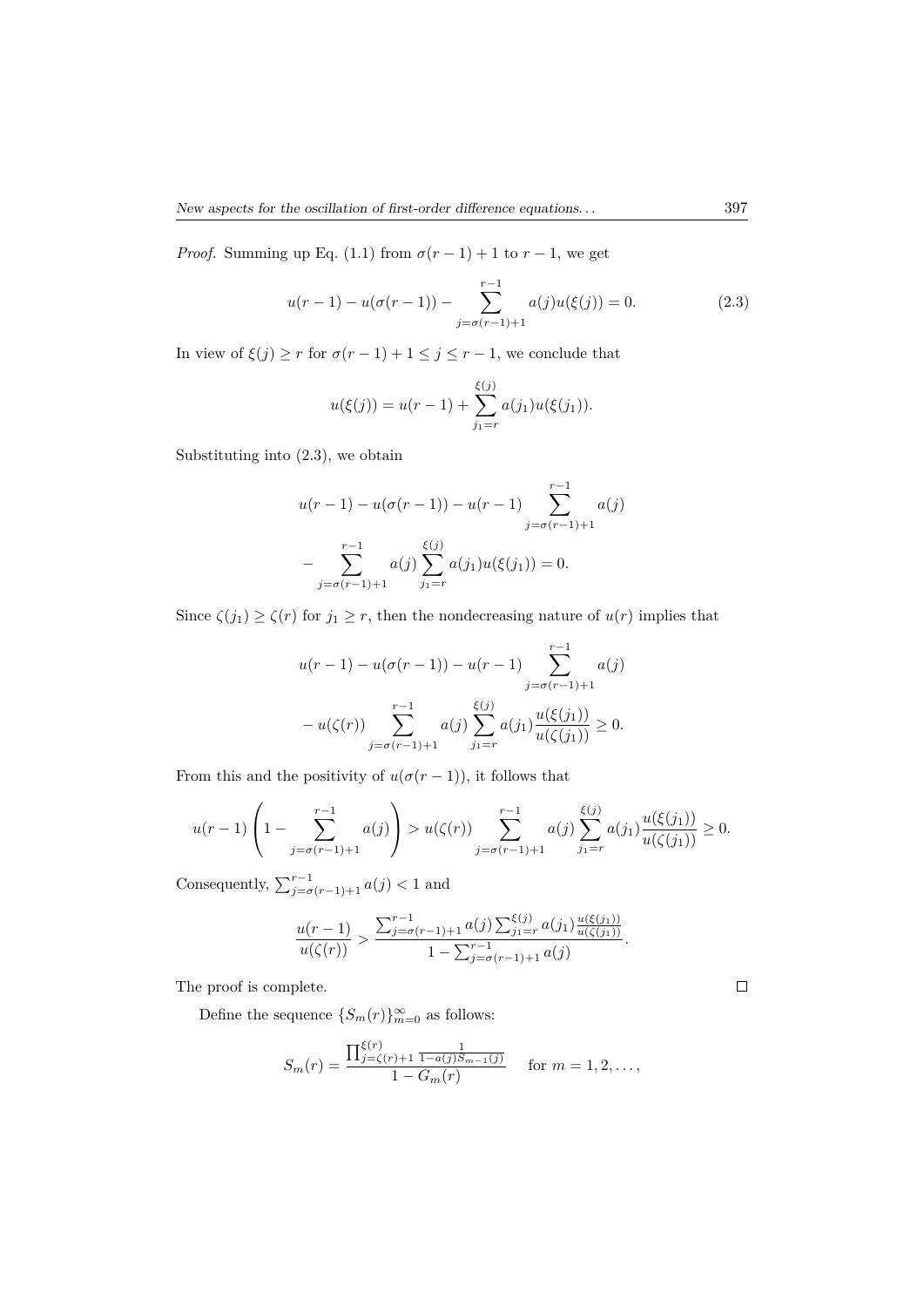where  $S_0(r) = 1$  and

$$
G_m(r) = \sum_{k=1}^{m-1} \prod_{j=2}^k \frac{1}{1 - G_{m-1}(\zeta^{j-1}(r))}
$$
  
\n
$$
\sum_{j_1=r+1}^{\zeta(r)} a(j_1) \sum_{j_2=\zeta(r)+1}^{\xi(j_1)} a(j_2) \dots \sum_{j_k=\zeta^{k-1}(r)+1}^{\xi(j_{k-1})} a(j_k)
$$
  
\n
$$
+ \prod_{j=2}^m \frac{1}{1 - G_{m-1}(\zeta^{j-1}(r))} \sum_{j_1=r+1}^{\zeta(r)} a(j_1) \sum_{j_2=\zeta(r)+1}^{\zeta(j_1)} a(j_2) \dots
$$
  
\n
$$
\sum_{j_m=\zeta^{m-1}(r)+1}^{\zeta(j_{m-1})} a(j_m) \prod_{j_{m+1}=\zeta^m(r)+1}^{\zeta(j_m)} \frac{1}{1 - a(j_{m+1})S_{m-1}(j_{m+1})}
$$

for  $m = 1, 2, ...$ 

**Lemma 2.4.** *If*  $m \in \mathbb{N}_0$ *, then*  $a(r)S_m(r) < 1$  *and* 

$$
\frac{u(\xi(r))}{u(r)} \ge S_m(r) \tag{2.4}
$$

*for all sufficiently large r.*

*Proof.* Since  $u(r)$  is an eventually positive solution of Eq. (1.1), then  $u(r)$  is an eventually non-decreasing sequence. Hence, for all sufficiently large *r*, we have

$$
\frac{u(\xi(r))}{u(r)} \ge S_0(r). \tag{2.5}
$$

Dividing Eq.  $(1.1)$  by  $u(r)$ , we obtain

$$
0 < \frac{u(r-1)}{u(r)} = 1 - a(r) \frac{u(\xi(r))}{u(r)}.\tag{2.6}
$$

Taking the product on both sides, from  $k + 1$  to r, we get

$$
\frac{u(k)}{u(r)} = \prod_{j=k+1}^r \frac{u(j-1)}{u(j)} = \prod_{j=k+1}^r \left(1 - a(j) \frac{u(\xi(j))}{u(j)}\right),
$$

that is,

$$
u(r) = u(k) \prod_{j=k+1}^{r} \frac{1}{1 - a(j) \frac{u(\xi(j))}{u(j)}} \quad \text{for all } r \ge k. \tag{2.7}
$$

Summing up Eq. (1.1) from  $r + 1$  to  $\zeta(r)$ , we have

$$
u(\zeta(r)) - u(r) - \sum_{j_1 = r+1}^{\zeta(r)} a(j_1)u(\xi(j_1)) = 0.
$$
 (2.8)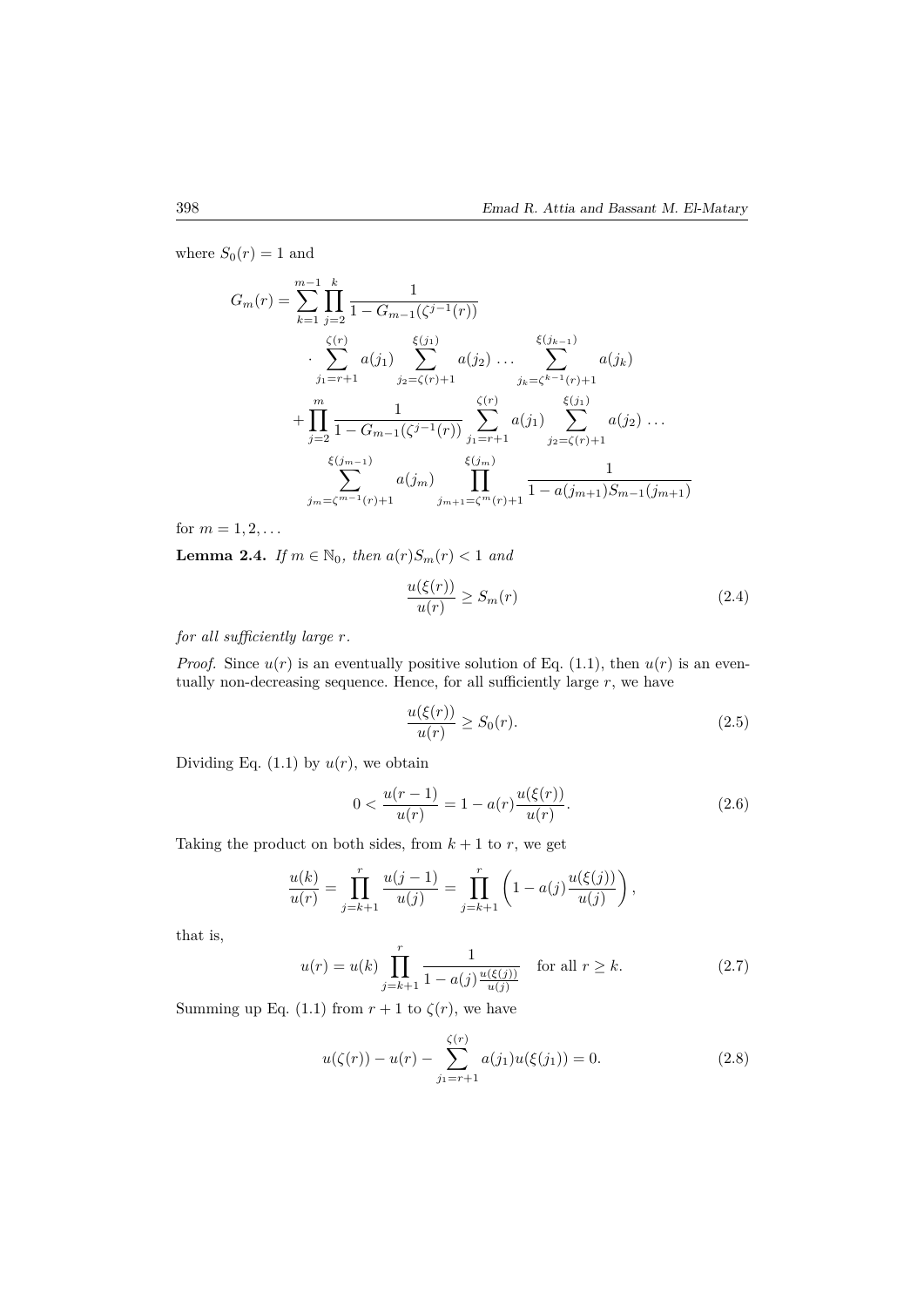Taking into account the fact that  $\xi(j_1) \ge \zeta(j_1) \ge \zeta(r)$  for  $j_1 \ge r+1$ , it follows from  $(2.7)$  that

$$
u(\zeta(r)) - u(r) - u(\zeta(r)) \sum_{j_1 = r+1}^{\zeta(r)} a(j_1) \prod_{j_2 = \zeta(r)+1}^{\xi(j_1)} \frac{1}{1 - a(j_2) \frac{u(\xi(j_2))}{u(j_2)}} = 0,
$$

which in view of (2.5) implies that

$$
u(\zeta(r)) - u(r) - u(\zeta(r)) \sum_{j_1 = r+1}^{\zeta(r)} a(j_1) \prod_{j_2 = \zeta(r)+1}^{\xi(j_1)} \frac{1}{1 - a(j_2)S_0(j_2)} \ge 0.
$$

That is,

$$
u(\zeta(r))\left(1-\sum_{j_1=r+1}^{\zeta(r)}a(j_1)\prod_{j_2=\zeta(r)+1}^{\xi(j_1)}\frac{1}{1-a(j_2)S_0(j_2)}\right)\geq u(r)>0,
$$

which in turn leads to

$$
\frac{u(\zeta(r))}{u(r)} \ge \frac{1}{1 - \sum_{j_1 = r+1}^{\zeta(r)} a(j_1) \prod_{j_2 = \zeta(r)+1}^{\xi(j_1)} \frac{1}{1 - a(j_2) S_0(j_2)}} = \frac{1}{1 - G_1(r)}.
$$
 (2.9)

This together with (2.5) and (2.7), implies that

$$
\frac{u(\xi(r))}{u(r)} = \frac{u(\xi(r))}{u(\zeta(r))} \frac{u(\zeta(r))}{u(r)} \n\geq \frac{\prod_{j=\zeta(r)+1}^{\xi(r)} \frac{1}{1-a(j)S_0(j)}}{1-\sum_{j_1=r+1}^{\zeta(r)} a(j_1) \prod_{j_2=\zeta(r)+1}^{\xi(j_1)} \frac{1}{1-a(j_2)S_0(j_2)}} = S_1(r).
$$
\n(2.10)

For  $r + 1 \le j_1 \le \zeta(r)$ , we have

$$
u(\xi(j_1)) = u(\zeta(r)) + \sum_{j_2=\zeta(r)+1}^{\xi(j_1)} a(j_2)u(\xi(j_2)).
$$

Substituting into (2.8), we get

$$
u(\zeta(r)) - u(r) - u(\zeta(r)) \sum_{j_1 = r+1}^{\zeta(r)} a(j_1) - \sum_{j_1 = r+1}^{\zeta(r)} a(j_1) \sum_{j_2 = \zeta(r)+1}^{\xi(j_1)} a(j_2) u(\xi(j_2)) = 0.
$$

Since  $\xi(j_2) \ge \zeta^2(r)$  for  $\xi(j_1) \ge j_2 \ge \zeta(r)$ , it follows from (2.7) that

$$
u(\zeta(r)) - u(r) - u(\zeta(r)) \sum_{j_1 = r+1}^{\zeta(r)} a(j_1)
$$
  
- 
$$
u(\zeta^2(r)) \sum_{j_1 = r+1}^{\zeta(r)} a(j_1) \sum_{j_2 = \zeta(r)+1}^{\zeta(j_1)} a(j_2) \prod_{j_3 = \zeta^2(r)+1}^{\zeta(j_2)} \frac{1}{1 - a(j_3) \frac{u(\zeta(j_3))}{u(j_3)}} = 0.
$$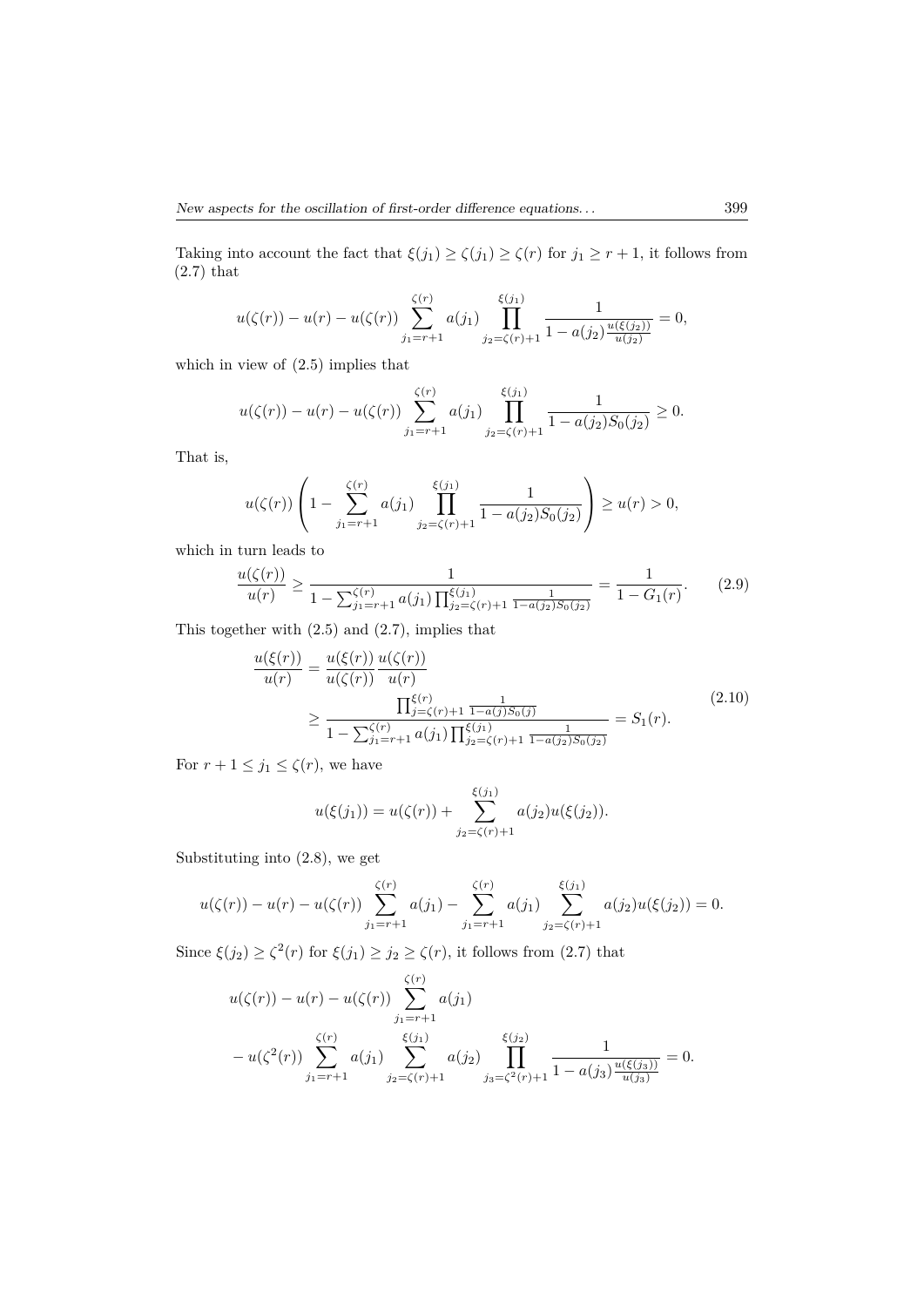From  $(2.9)$  and  $(2.10)$  we have

$$
u(\zeta(r)) - u(r) - u(\zeta(r)) \sum_{j_1 = r+1}^{\zeta(r)} a(j_1) - u(\zeta(r)) \frac{1}{1 - G_1(\zeta(r))}
$$

$$
\cdot \sum_{j_1 = r+1}^{\zeta(r)} a(j_1) \sum_{j_2 = \zeta(r)+1}^{\xi(j_1)} a(j_2) \prod_{j_3 = \zeta^2(r)+1}^{\zeta(j_2)} \frac{1}{1 - a(j)S_1(j_3)} \ge 0,
$$

which in turn leads to

$$
\frac{u(\zeta(r))}{u(r)} \ge \frac{1}{1 - G_2(r)}.
$$

Then

$$
\frac{u(\xi(r))}{u(r)} \ge S_2(r).
$$

Continuing in this way *m* times, we get

$$
u(\zeta(r)) - u(r) - u(\zeta(r)) \sum_{j_1 = r+1}^{\zeta(r)} a(j_1) - u(\zeta^2(r)) \sum_{j_1 = r+1}^{\zeta(r)} a(j_1) \sum_{j_2 = \zeta(r)+1}^{\zeta(j_1)} a(j_2)
$$
  

$$
- \dots - u(\zeta^{m-1}(r)) \sum_{j_1 = r+1}^{\zeta(r)} a(j_1) \sum_{j_2 = \zeta(r)+1}^{\zeta(j_1)} a(j_2) \dots \sum_{j_{m-1} = \zeta^{m-2}(r)+1}^{\zeta(j_{m-2})} a(j_{m-1})
$$
  

$$
- u(\zeta^m(r)) \sum_{j_1 = r+1}^{\zeta(r)} a(j_1) \sum_{j_2 = \zeta(r)+1}^{\zeta(j_1)} a(j_2) \dots \sum_{j_m = \zeta^{m-1}(r)+1}^{\zeta(j_{m-1})} a(j_m)
$$
  

$$
\cdot \prod_{j_{m+1} = \zeta^m(r)+1}^{\zeta(j_m)} \frac{1}{1 - a(j_{m+1}) \frac{u(\xi(j_{m+1}))}{u(j_{m+1})}} = 0.
$$
 (2.11)

It is clear for  $k = 2, 3, \ldots, m$  that

$$
u(\zeta^{k}(r)) = \frac{u(\zeta^{k}(r))}{u(\zeta^{k-1}(r))} \cdots \frac{u(\zeta^{2}(r))}{u(\zeta(r))} u(\zeta(r)) = u(\zeta(r)) \prod_{j=2}^{k} \frac{u(\zeta^{j}(r))}{u(\zeta^{j-1}(r))}.
$$

On the other hand, if we assume that

$$
\frac{u(\zeta(r))}{u(r)} \ge \frac{1}{1 - G_{m-1}(r)} \quad \text{and} \quad \frac{u(\xi(r))}{u(r)} \ge S_{m-1}(r),
$$

then

$$
u(\zeta^k(r)) \ge u(\zeta(r)) \prod_{j=2}^k \frac{1}{1 - G_{m-1}(\zeta^{j-1}(r))}, \quad k = 1, 2, ..., m.
$$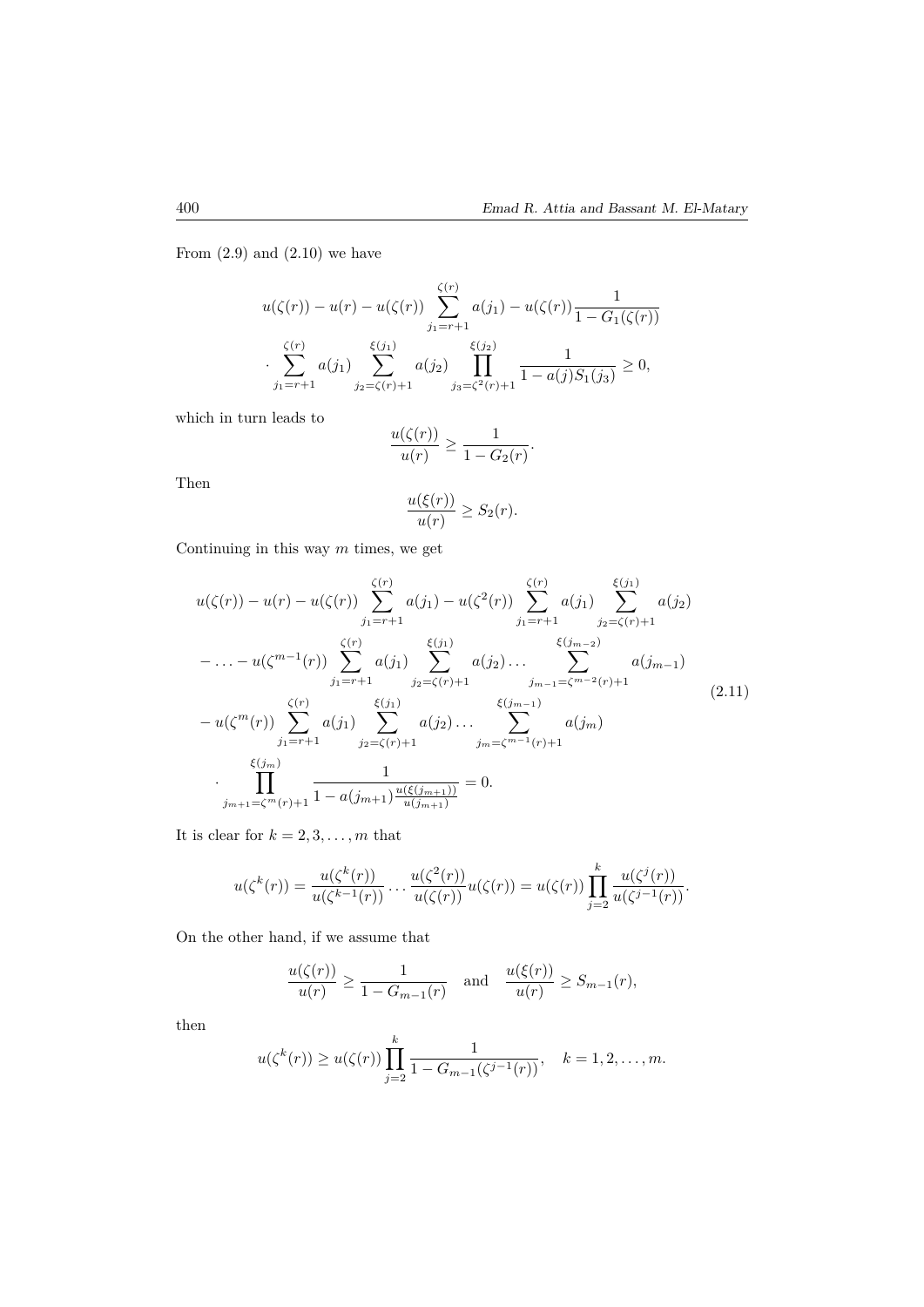Substituting into (2.11), we get

$$
u(\zeta(r)) - u(r) - u(\zeta(r)) \sum_{j_1 = r+1}^{\zeta(r)} a(j_1)
$$
  
\n
$$
- u(\zeta(r)) \frac{1}{1 - G_{m-1}(\zeta(r))} \sum_{j_1 = r+1}^{\zeta(r)} a(j_1) \sum_{j_2 = \zeta(r)+1}^{\zeta(j_1)} a(j_2)
$$
  
\n
$$
- \dots - u(\zeta(r)) \prod_{j=2}^{m-1} \frac{1}{1 - G_{m-1}(\zeta^{j-1}(r))}
$$
  
\n
$$
\sum_{j_1 = r+1}^{\zeta(r)} a(j_1) \sum_{j_2 = \zeta(r)+1}^{\zeta(j_1)} a(j_2) \dots \sum_{j_{m-1} = \zeta^{m-2}(r)+1}^{\zeta(j_{m-2})} a(j_{m-1})
$$
  
\n
$$
- \dots - u(\zeta(r)) \prod_{j=2}^{m} \frac{1}{1 - G_{m-1}(\zeta^{j-1}(r))}
$$
  
\n
$$
\sum_{j_1 = r+1}^{\zeta(r)} a(j_1) \sum_{j_2 = \zeta(r)+1}^{\zeta(j_1)} a(j_2) \dots \sum_{j_m = \zeta^{m-1}(r)+1}^{\zeta(j_{m-1})} a(j_m)
$$
  
\n
$$
\prod_{j_{m+1} = \zeta^{m}(r)+1}^{\zeta(j_{m+1})} \frac{1}{1 - a(j_{m+1}) S_{m-1}(j_{m+1})} \ge 0,
$$

that is,

$$
\frac{u(\zeta(r))}{u(r)} \ge \frac{1}{1 - G_m(r)}.\tag{2.12}
$$

Therefore,

$$
\frac{u(\xi(r))}{u(r)} \ge S_m(r).
$$

By virtue of (2.6) and the above inequality, we get  $a(r)S_m(r) < 1$ . The proof is complete. complete.

**Theorem 2.5.** *Let*  $m \in \mathbb{N}_0$ *. Then each of the following conditions is sufficient for the oscillation of Eq.* (1.1)*:*

(i)

$$
a(r_j)S_m(r_j) \ge 1 \qquad \text{for all } j \in \mathbb{N}, \tag{2.13}
$$

*where*  $\{r_j\}_{j\geq 1}$  *is an unbounded sequence of positive integers,* (ii)

$$
\limsup_{r \to \infty} \sum_{j=r}^{\zeta(r)} a(j) \prod_{j_1=\zeta(r)+1}^{\xi(j)} \frac{1}{1 - a(j_1)S_m(j_1)} > 1 - A(\gamma). \tag{2.14}
$$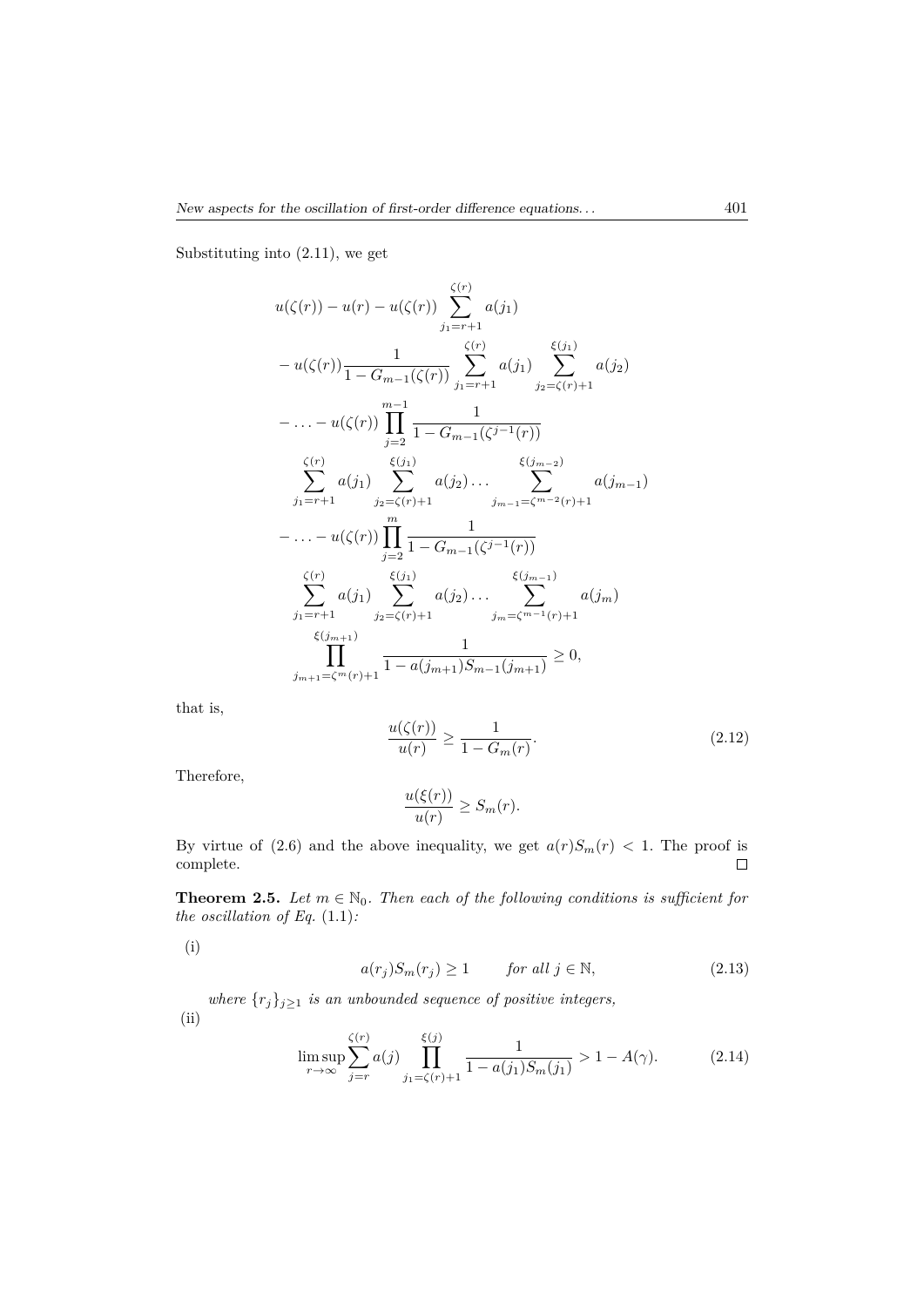*Proof.* If not, without loss of generality we can assume that there exists an eventually positive solution  $u(r)$  of Eq. (1.1). It follows from Lemma 2.4 that  $a(r)S_m(r) < 1$  for all  $m \in \mathbb{N}_0$  and all sufficiently large *r*. This contradicts (2.13) and completes the proof of (i). Summing up Eq. (1.1) from  $r$  to  $\zeta(r)$ , we get

$$
u(\zeta(r)) - u(r-1) - \sum_{j=r}^{\zeta(r)} a(j)u(\xi(j)) = 0.
$$

By  $(2.7)$ , we obtain

$$
u(\zeta(r)) - u(r-1) - u(\zeta(r)) \sum_{j=r}^{\zeta(r)} a(j) \prod_{j_1=\zeta(r)+1}^{\xi(j)} \frac{1}{1 - a(j_1) \frac{u(\xi(j_1))}{u(j_1)}} = 0.
$$

From this and (2.4) we get

$$
u(\zeta(r)) - u(r-1) - u(\zeta(r)) \sum_{j=r}^{\zeta(r)} a(j) \prod_{j_1=\zeta(r)+1}^{\xi(j)} \frac{1}{1 - a(j_1)S_m(j_1)} \ge 0,
$$

that is,

$$
\sum_{j=r}^{\zeta(r)} a(j) \prod_{j_1=\zeta(r)+1}^{\xi(j)} \frac{1}{1-a(j_1)S_m(j_1)} \le 1 - \frac{u(r-1)}{u(\zeta(r))}.
$$

Consequently,

$$
\limsup_{r \to \infty} \sum_{j=r}^{\zeta(r)} a(j) \prod_{j_1=\zeta(r)+1}^{\xi(j)} \frac{1}{1 - a(j_1)S_m(j_1)} \le 1 - \liminf_{n \to \infty} \frac{u(r-1)}{u(\zeta(r))}.
$$

The positivity of  $u(r)$  and  $(2.1)$  implies that

$$
\limsup_{r \to \infty} \sum_{j=r}^{\zeta(r)} a(j) \prod_{j_1 = \zeta(r)+1}^{\xi(j)} \frac{1}{1 - a(j_1)S_m(j_1)} \le 1 - A(\gamma),
$$

which contradicts with (2.14). The proof is complete.

**Theorem 2.6.** *Let*  $m \in \mathbb{N}_0$ *. Then each of the following conditions is sufficient to imply the oscillation of Eq.* (1.1)*:*

(i)

$$
\sum_{j=\sigma(r'_k-1)+1}^{r'_k-1} a(j) \ge 1 \qquad \text{for all } k \ge \mathbb{N}, \tag{2.15}
$$

*where*  $\{r'_{k}\}_{k\geq1}$  *is an unbounded sequence of positive integers,* 

 $\Box$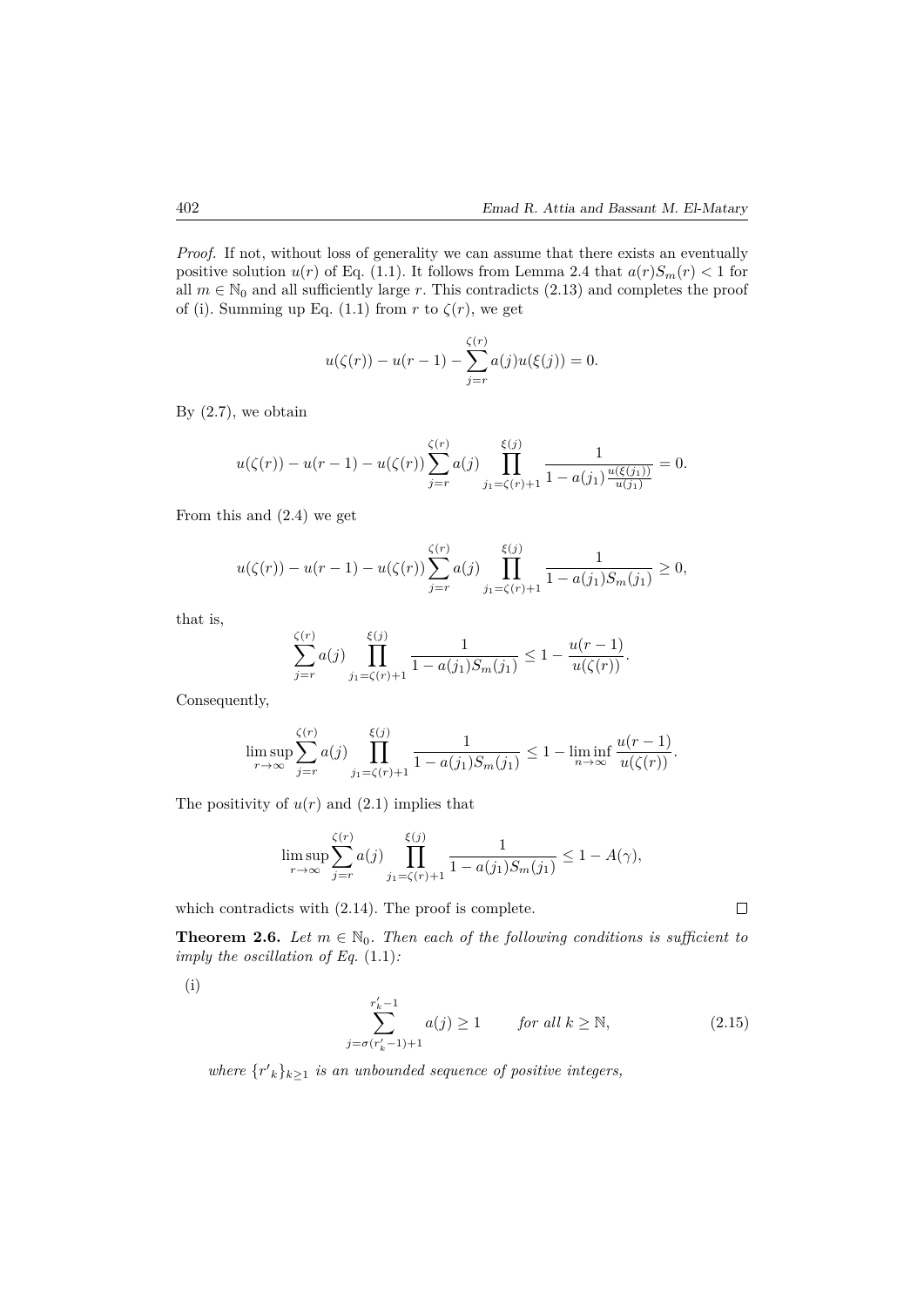(ii)

$$
\limsup_{r \to \infty} \left( R(r, m) + \sum_{j=r}^{\zeta(r)} a(j) \prod_{j_1=\zeta(r)+1}^{\xi(j)} \frac{1}{1 - a(j_1)S_m(j_1)} \right) > 1, \quad (2.16)
$$

*where*

$$
R(r,m) = \frac{\sum_{j=\sigma(r-1)+1}^{r-1} a(j) \sum_{j_1=r}^{\xi(j)} a(j_1) \prod_{j_2=\zeta(j_1)+1}^{\xi(j_1)} \frac{1}{1-a(j_2)S_m(j_2)}}{1-\sum_{j=\sigma(r-1)+1}^{r-1} a(j)},
$$

*where*  $\sigma(r)$  *is defined by* (1.11)*.* 

*Proof.* As before, assume that  $u(r)$  is an eventually positive solution of Eq. (1.1). Then Lemma 2.3 implies that

$$
\sum_{j=\sigma(r-1)+1}^{r-1} a(j) < 1 \quad \text{for all sufficiently large } r.
$$

This inequality contradicts (2.15) and hence completes the proof of (i).

Using the same argument that is given in the proof of Theorem 2.5, we obtain

$$
\frac{u(r-1)}{u(\zeta(r))} + \sum_{j=r}^{\zeta(r)} a(j) \prod_{j_1=\zeta(r)+1}^{\xi(j)} \frac{1}{1 - a(j_1) \frac{u(\xi(j_1))}{u(j_1)}} = 1.
$$

By  $(2.2)$  and  $(2.4)$ , we have

$$
\frac{\sum_{j=\sigma(r-1)+1}^{r-1} a(j) \sum_{j_1=r}^{\xi(j)} a(j_1) \frac{u(\xi(j_1))}{u(\zeta(j_1))}}{1 - \sum_{j=\sigma(r-1)+1}^{r-1} a(j)} + \sum_{j=r}^{\zeta(r)} a(j) \prod_{j_1=\zeta(r)+1}^{\xi(j)} \frac{1}{1 - a(j_1)S_m(j_1)} < 1.
$$
\n(2.17)

From  $(2.4)$  and  $(2.7)$ , we obtain

$$
\frac{u(\xi(j_1))}{u(\zeta(j_1))} \ge \prod_{j_2=\zeta(j_1)+1}^{\xi(j_1)} \frac{1}{1-a(j_2)S_m(j_2)}.
$$

Substituting into (2.17), we have

$$
R(r, m) + \sum_{j=r}^{\zeta(r)} a(j) \prod_{j_1=\zeta(r)+1}^{\xi(j)} \frac{1}{1 - a(j_1)S_m(j_1)} < 1.
$$

Then

$$
\limsup_{r \to \infty} \left( R(r, m) + \sum_{j=r}^{\zeta(r)} a(j) \prod_{j_1 = \zeta(r)+1}^{\xi(j)} \frac{1}{1 - a(j_1)S_m(j_1)} \right) \le 1.
$$

This contradiction completes the proof of theorem.

 $\Box$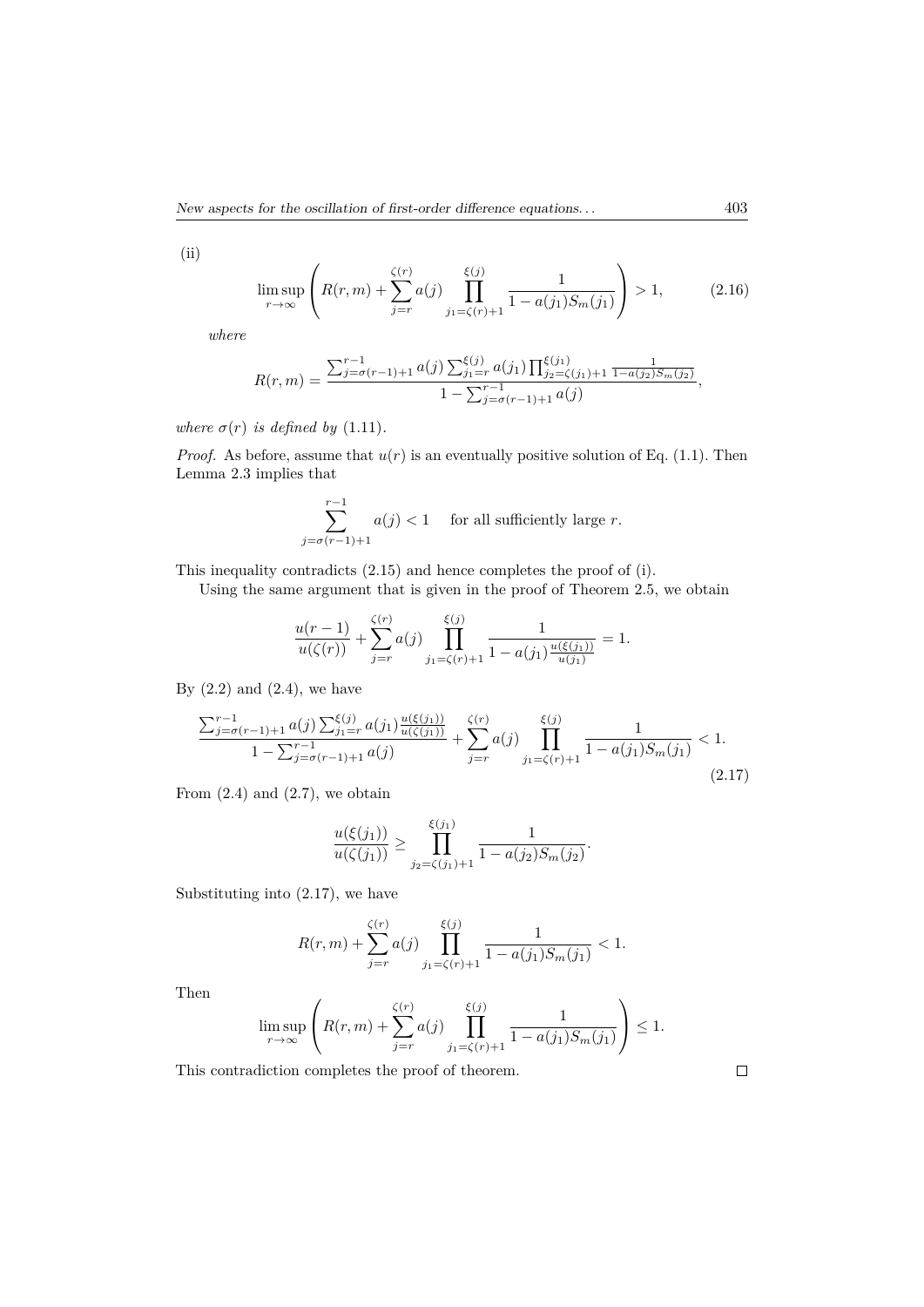Using Lemma 2.1 instead of Lemma 2.4 in the proof of the preceding theorem, we obtain the following result:

**Theorem 2.7.** *If*  $m \in \mathbb{N}$  *and* 

$$
\limsup_{r \to \infty} \left( D(r, m) + \sum_{j=r}^{\zeta(r)} a(j) \Omega_m^{-1} \left( \zeta(r), \xi(j) \right) \right) > 1,
$$
\n(2.18)

*where*

$$
D(r,m) = \frac{\sum_{j=\sigma(r-1)+1}^{r-1} a(j) \sum_{j_1=r}^{\xi(j)} a(j_1) \Omega_m^{-1}(\zeta(j_1), \xi(j_1))}{1 - \sum_{j=\sigma(r-1)+1}^{r-1} a(j)},
$$

*where*  $\sigma(r)$  *and*  $\Omega_m(r, k)$ *,*  $k \geq r$  *are defined respectively by* (1.11) *and* (1.4)*, then every solution of* (1.1) *is oscillatory.*

### 2.2. RETARDED DIFFERENCE EQUATIONS

In this section, we obtain many oscillation criteria for the (dual) retarded difference equation (1.2). The proofs of these results are quite similar to those for the advanced difference equation (1.1), and hence they will be omitted.

Let  $u(r)$  be a positive solution of Eq.  $(1.2)$ . The following results are crucial in establishing our main results.

**Lemma 2.8** ([5]). *If*  $m \in \mathbb{N}$  *and*  $r \geq k$ *, then* 

$$
u(r) \leq \overline{\Omega}_m(r,k)u(k),
$$

*where*  $\overline{\Omega}_m(r,k)$  *is defined by* 

$$
\overline{\Omega}_1(r,s) = \prod_{l=s}^{r-1} (1 - \overline{a}(l)), \quad \overline{\Omega}_{m+1}(r,s) = \prod_{l=s}^{r-1} \left(1 - \overline{a}(l)\overline{\Omega}_m^{-1}(l,\overline{\xi}(l))\right).
$$

**Lemma 2.9** ([7, Lemma 2.2]). *If*  $0 < \overline{\gamma} \le \frac{1}{e}$ , then

$$
\liminf_{n \to \infty} \frac{u(r+1)}{u(\overline{\zeta}(r))} \ge A(\overline{\gamma}).
$$

**Lemma 2.10.** *Let*

$$
\overline{\sigma}(r) = \min\{s \in \mathbb{N} : s > r, \overline{\xi}(s) > r - 1\}.
$$

 $If \ m \in \mathbb{N}_0$ , then  $\sum_{j=r+1}^{\overline{\sigma}(r+1)-1} \overline{a}(j) < 1$  and

$$
\frac{u(r+1)}{u(\overline{\zeta}(r))} \ge \frac{\sum_{j=r+1}^{\overline{\sigma}(r+1)-1} \overline{a}(j) \sum_{j_1=\overline{\zeta}(j)}^r \overline{a}(j_1) \frac{u(\overline{\zeta}(j_1))}{u(\overline{\zeta}(j_1))}}{1 - \sum_{j=r+1}^{\overline{\sigma}(r+1)-1} \overline{a}(j)}
$$

*for all sufficiently large r.*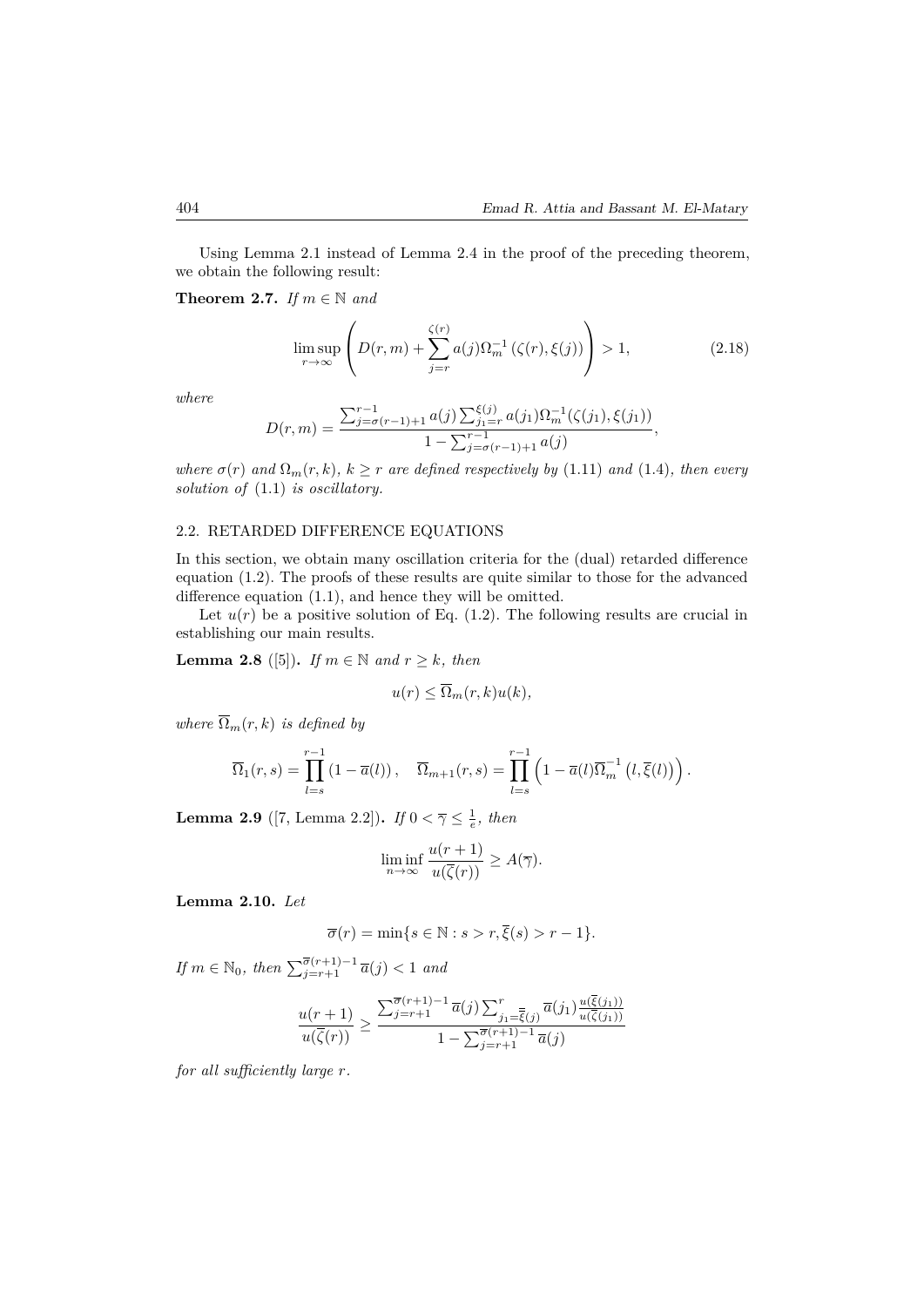Let the sequence  ${\overline{S}_m(r)}_{m=0}^{\infty}$  be defined by

$$
\overline{S}_m(r) = \frac{\prod_{j=\overline{\xi}(r)}^{\overline{\zeta}(r)-1} \frac{1}{1-\overline{\alpha}(j)\overline{S}_{m-1}(j)}}{1-\overline{G}_m(r)} \quad \text{for } m = 1, 2, \dots,
$$

where  $\overline{S}_0(r) = 1$  and

$$
\overline{G}_{m}(r) = \sum_{k=1}^{m-1} \prod_{j=2}^{k} \frac{1}{1 - \overline{G}_{m-1}(\overline{\zeta}^{j-1}(r))} \sum_{j_1 = \overline{\zeta}(r)}^{r-1} \overline{a}(j_1) \sum_{j_2 = \overline{\zeta}(j_1)}^{\overline{\zeta}(r)-1} \overline{a}(j_k) \dots \sum_{j_k = \overline{\zeta}(j_{k-1})}^{\overline{\zeta}^{k-1}(r)-1} \overline{a}(j_r)
$$
  
+ 
$$
\prod_{j=2}^{m} \frac{1}{1 - G_{m-1}(\overline{\zeta}^{j-1}(r))} \sum_{j_1 = \overline{\zeta}(r)}^{r-1} \overline{a}(j_1) \sum_{j_2 = \overline{\zeta}(j_1)}^{\overline{\zeta}(r)-1} \overline{a}(j_2) \dots \sum_{j_m = \overline{\zeta}(j_{m-1})}^{\overline{\zeta}^{m-1}(r)-1} \overline{a}(j_m)
$$

$$
\prod_{j_{m+1}=\overline{\xi}(j_m)}^{\overline{\zeta}^m(r)-1} \frac{1}{1-\overline{a}(j_{m+1})\overline{S}_{m-1}(j_{m+1})}
$$

for  $m = 1, 2, ...$ 

**Lemma 2.11.** *If*  $m \in \mathbb{N}_0$ *, then*  $\overline{a}(r)\overline{S}_m(r) < 1$  *and* 

$$
\frac{u(\xi(r))}{u(r)} \ge \overline{S}_m(r)
$$

*for all sufficiently large r.*

·

**Theorem 2.12.** *Let*  $m \in \mathbb{N}_0$ *. Then each of the following conditions is sufficient for the oscillation of Eq.* (1.2)*:*

(i) *there exists an unbounded sequence of positive integers*  $\{r_j\}_{j\geq 1}$  *such that* 

$$
\overline{a}(r_j)\overline{S}_m(r_j) \ge 1 \quad \text{for all } j \in \mathbb{N},
$$

(ii)

$$
\limsup_{r \to \infty} \sum_{j=\overline{\zeta}(r)}^{r} \overline{a}(j) \prod_{j_1=\overline{\zeta}(j)}^{\overline{\zeta}(r)-1} \frac{1}{1-\overline{a}(j_1)\overline{S}_m(j_1)} > 1 - A(\overline{\gamma}).
$$

**Theorem 2.13.** *Assume that*  $m \in \mathbb{N}_0$ *. Then Eq.* (1.2) *is oscillatory if either one of the following holds:*

(i) *there exists an unbounded sequence of positive integers*  $\{r'_{k}\}_{k\geq1}$  *such that* 

$$
\sum_{j=r'_k+1}^{\overline{\sigma}(r'_k+1)-1} \overline{a}(j) \ge 1 \quad \text{for all } k \ge \mathbb{N},
$$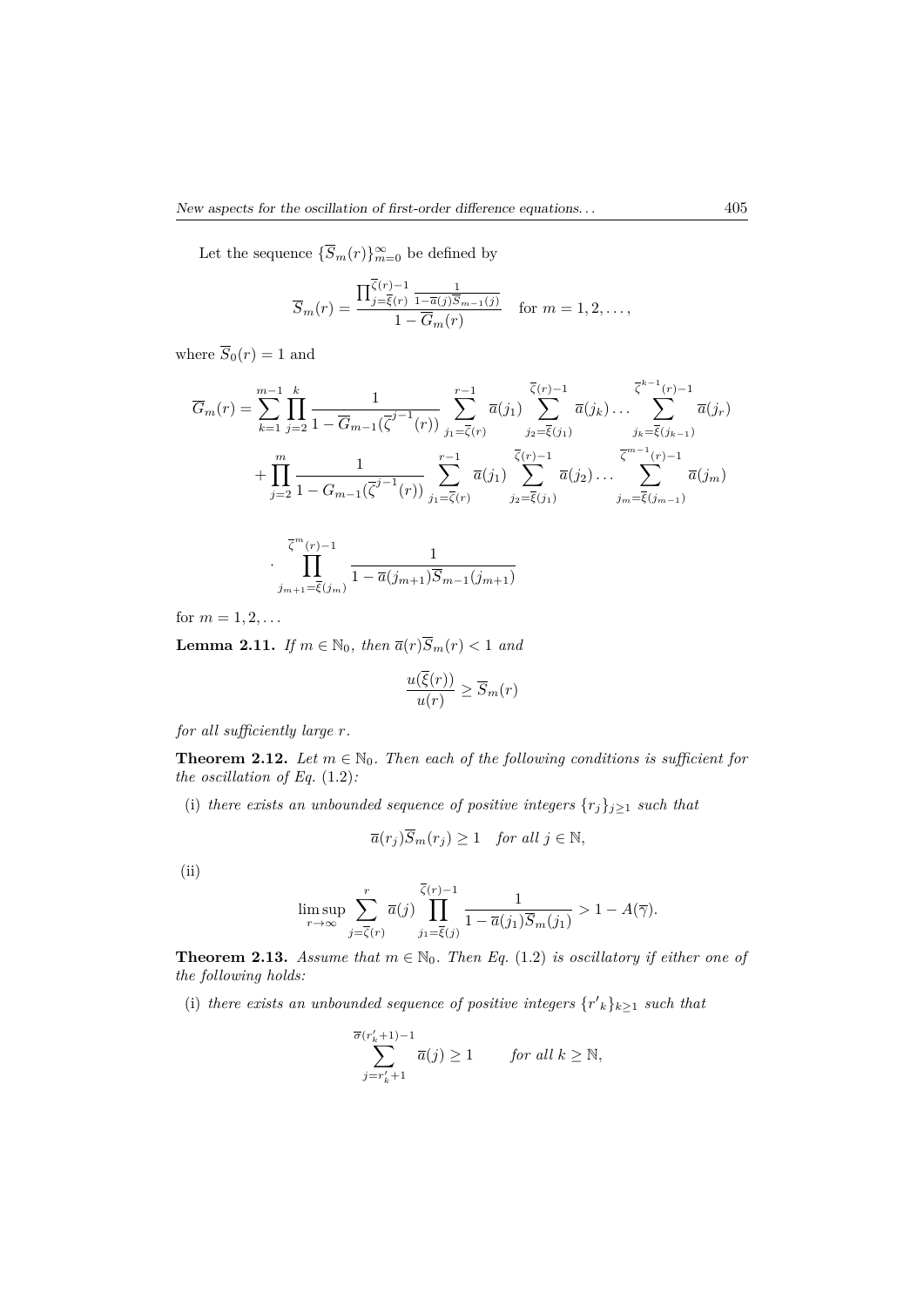(ii)

$$
\limsup_{r \to \infty} \left( \overline{R}(r,m) + \sum_{j=\overline{\zeta}(r)}^{r} \overline{a}(j) \prod_{j_1=\overline{\zeta}(j)}^{\overline{\zeta}(r)-1} \frac{1}{1 - \overline{a}(j_1)\overline{S}_m(j_1)} \right) > 1,
$$

*where*

$$
\overline{R}(r,m) = \frac{\sum_{j=r+1}^{\overline{\sigma}(r+1)-1} \overline{a}(j) \sum_{j_1=\overline{\xi}(j)}^r \overline{a}(j_1) \prod_{j_2=\overline{\xi}(j_1)}^{\overline{\zeta}(j_1)-1} \frac{1}{1-\overline{a}(j)\overline{S}_m(j_2)}}{1-\sum_{j=r+1}^{\overline{\sigma}(r+1)-1} \overline{a}(j)}.
$$

**Theorem 2.14.** *If*  $m \in \mathbb{N}$  *and* 

$$
\limsup_{r \to \infty} \left( \overline{D}(r,m) + \sum_{j=r}^{\overline{\zeta}(r)} \overline{a}(j) \overline{\Omega}_m^{-1} \left( \overline{\zeta}(r), \overline{\xi}(j) \right) \right) > 1,
$$
\n(2.19)

*where*

$$
\overline{D}(r,m) = \frac{\sum_{j=\sigma(r-1)+1}^{r-1} \overline{a}(j) \sum_{j_1=r}^{\overline{\xi}(j)} \overline{a}(j_1) \overline{\Omega}_m^{-1}(\overline{\zeta}(j_2), \overline{\xi}(j_1))}{1 - \sum_{j=\sigma(r-1)+1}^{r-1} \overline{a}(j)},
$$

*then every solution of Eq.* (1.2) *is oscillatory.*

# **Remark 2.15.**

- (i) Condition (2.18) improves condition (1.5).
- (ii) Many previous works can be improved by using Lemmas 2.3 and 2.10.

## 3. NUMERICAL EXAMPLES

Using some numerical examples, we clarify the strength of some of our results. All the following calculations are performed by the Maple software.

**Example 3.1.** Consider the equation

$$
\nabla u(r) - a(r)u(\xi(r)) = 0, \quad r \in \mathbb{N},
$$
\n(3.1)

where

$$
a(r) = \begin{cases} \mu & \text{if } r \in \{2r_k + 9, 2r_k + 7, \dots, 2r_k - 1\}, \quad k \in \mathbb{N}, \\ 0 & \text{otherwise}, \end{cases}
$$

where  $r_k \in \mathbb{N}, 2r_{k+1} > 2r_k + 13$  and

$$
\xi(r) = \begin{cases} r+3 & \text{if } r = 2k, \\ r+1 & \text{if } r = 2k+1, \end{cases} \quad k \in \mathbb{N}.
$$

In view of  $(1.3)$  and  $(1.11)$ , we have respectively

$$
\rho(r) = \begin{cases} r+2 & \text{if } r = 2k, \\ r+1 & \text{if } r = 2k+1, \end{cases} \quad k \in \mathbb{N},
$$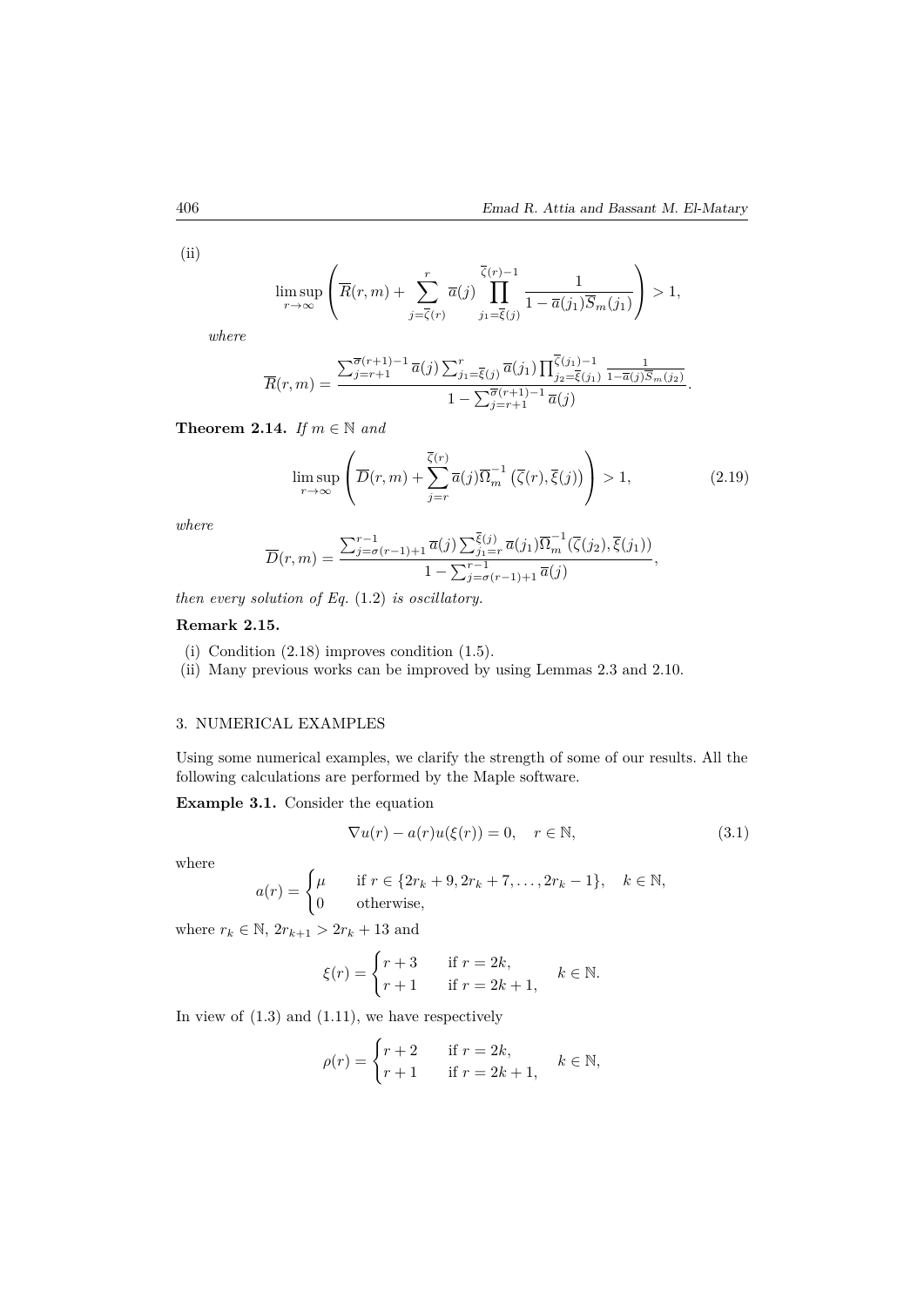and

$$
\sigma(r) = \begin{cases} r - 1 & \text{if } r = 2k, \\ r - 2 & \text{if } r = 2k + 1, \end{cases} \quad k \in \mathbb{N}.
$$

Since

$$
0 \le \liminf_{r \to \infty} \sum_{i=r+1}^{\xi(r)} a(i) \le \lim_{k \to \infty} \sum_{i=2r_k+10}^{\xi(2r_k+9)} a(i) = \lim_{k \to \infty} \sum_{i=2r_k+10}^{2r_k+10} a(i) = 0,
$$

then  $\beta = 0$ , and so condition (1.6) is not satisfied. Also,

$$
\limsup_{r \to \infty} \sum_{j=r}^{\rho(r)} a(j) \Omega_3^{-1} (\rho(r), \xi(j))
$$
\n
$$
= \lim_{k \to \infty} \sum_{j=2r_k}^{\rho(2r_k)} a(j) \Omega_3^{-1} (\rho(2r_k), \xi(j))
$$
\n
$$
= \frac{\mu}{1 - \mu W(\mu)} + \mu + \frac{\mu}{(1 - \mu W(\mu))^2 \left(1 - \frac{\mu W(\mu)}{(1 - \frac{\mu}{1 - \mu})^2}\right)},
$$

where  $W(\mu) = \frac{1}{1 - \frac{\mu}{(1 - \mu)^3}}$ . Therefore,

$$
\limsup_{r \to \infty} \sum_{j=r}^{\rho(r)} a(j) \Omega_3^{-1} (\rho(r), \xi(j)) < 0.998 < 1
$$

for all  $\mu \in [0.1705, 0.1785]$ , and hence condition  $(1.5)$  can not be applied for all  $\mu \in [0.1705, 0.1785]$ . Also,

$$
\limsup_{r \to \infty} \sum_{j=r}^{\rho(r)} a(j) \prod_{j_1 = \rho(r)+1}^{\xi(j)} \frac{1}{1 - P_1(j_1)}
$$
\n
$$
= \lim_{k \to \infty} \sum_{j=2r_k}^{\rho(2r_k)} a(j) \prod_{j_1 = \rho(2r_k)+1}^{\xi(j)} \frac{1}{1 - P_1(j_1)}
$$
\n
$$
= \frac{\mu}{1 - \mu (1 + B(\mu))} + \mu
$$
\n
$$
+ \frac{\mu}{(1 - \mu (1 + B(\mu)))^2 (1 - \mu (\mu + 2 + B(\mu) + \frac{\mu}{(-1 + \mu)^2}))},
$$

where  $B(\mu) = \frac{\mu}{(1-\mu)^3}$ . Therefore,

$$
\limsup_{r \to \infty} \sum_{j=r}^{\rho(r)} a(j) \prod_{j_1 = \rho(r)+1}^{\xi(j)} \frac{1}{1 - P_1(j_1)} < 0.9987 < 1
$$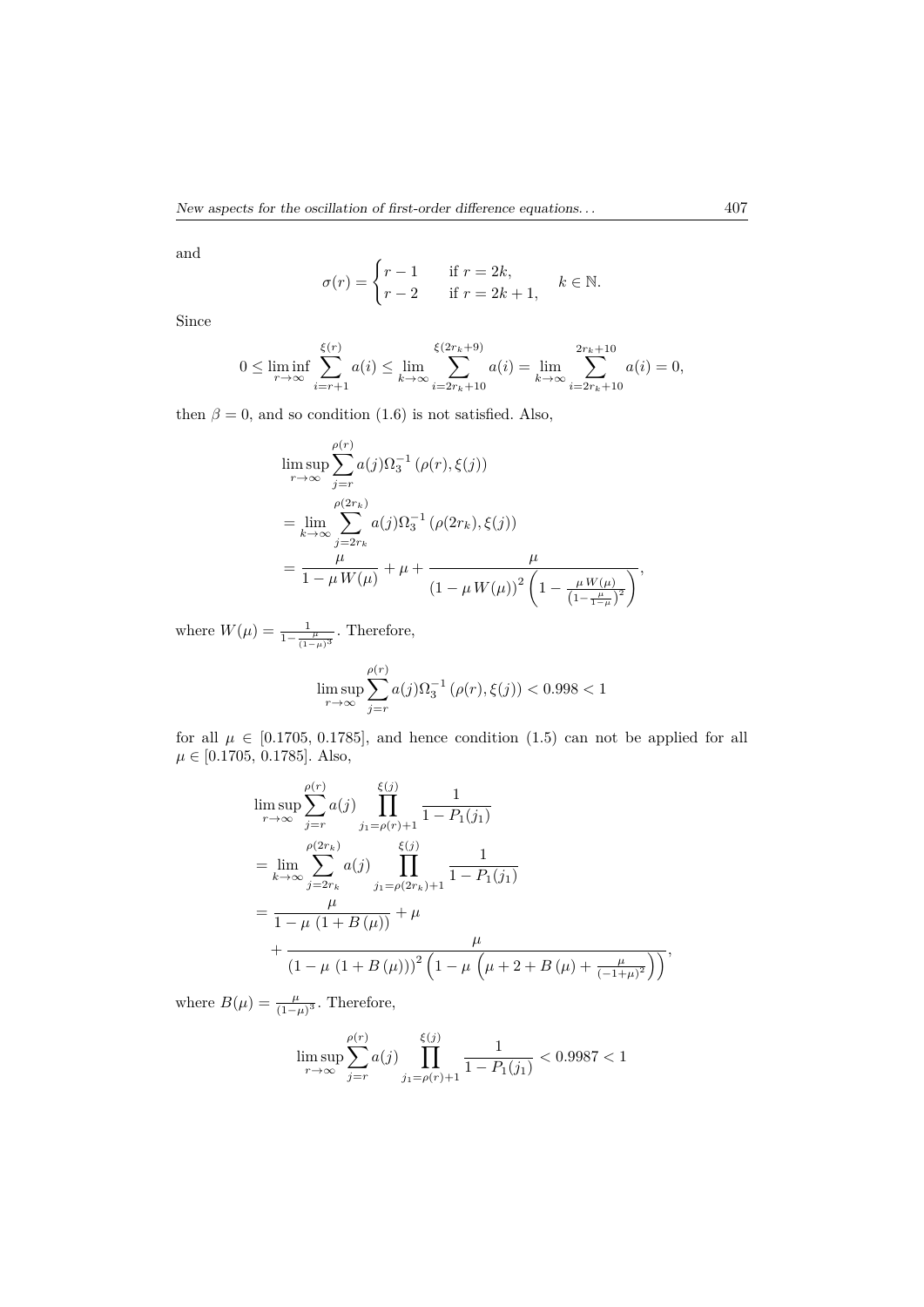for all  $\mu \in [0.1705, 0.192]$ . Then condition (1.7) with  $m = 1$  can not be applied for all  $\mu \in [0.1705, 0.192]$ . Finally, condition (1.8) with  $m = 1$  is not satisfied for  $\mu = 0.1705$ , since

$$
\limsup_{r\to\infty}\sum_{j=r}^{\rho(r)}a(j)\exp\left(\sum_{j_1=\rho(r)+1}^{\xi(j)}a(j_1)\prod_{j_2=j_1+1}^{\xi(j_1)}\frac{1}{1-Q_1(j_2)}\right)<0.893<1.
$$

On the contrary, we show how Theorem 2.7 can be used to prove the oscillation of Eq. (3.1) for all  $\mu \in [0.1705, 0.23]$ .

Let  $\zeta(r) = \rho(r)$  (that is, defined by (1.3)) and

$$
\Lambda(r) = D(r,3) + \sum_{j=r}^{\zeta(r)} a(j) \Omega_3^{-1} (\zeta(r), \xi(j)),
$$

where

$$
D(r,m) = \frac{\sum_{j=\sigma(r-1)+1}^{r-1} a(j) \sum_{j_1=r}^{\xi(j)} a(j_1) \Omega_m^{-1}(\zeta(r), \xi(j_1))}{1 - \sum_{j=\sigma(r-1)+1}^{r-1} a(j)}.
$$

Then

$$
\Lambda(2r_k) = \frac{\mu^2 \sum_{j=2r_k-1}^{2r_k-1} \sum_{j_1=2r_k}^{(\zeta(j)} \Omega_3^{-1}(2r_k+3,\xi(j_1))}{1 - \sum_{j=2r_k-1}^{2r_k-1} a(j)} + \sum_{j=2r_k}^{2r_k+2} a(j) \Omega_3^{-1}(2r_k+3,\xi(j)).
$$

By using Maple, we obtain

$$
\Lambda(2n_k) = \frac{1}{1 - 2\,\mu} \left( \mu^2 + \frac{2\mu^2}{1 - \mu W(\mu)} \right) + \frac{\mu}{1 - \mu W(\mu)} + \mu + \frac{\mu}{\left(1 - \mu W(\mu)\right)^2 \left(1 - \frac{\mu W(\mu)}{1 - \frac{\mu^2}{1 - \mu^2}}\right)},
$$

where  $W(\mu)$  is defined as above. Consequently,

$$
\limsup_{r \to \infty} \left( D(r,3) + \sum_{j=r}^{\zeta(r)} a(j) \Omega_3^{-1} \left( \zeta(r), \xi(j) \right) \right) = \lim_{k \to \infty} \Lambda(2r_k) > 1
$$

for all  $\mu \in [0.1705, 0.23]$ . Therefore, condition (2.18) with  $m = 3$  is satisfied, and hence Eq.  $(3.1)$  is oscillatory for all  $\mu \in [0.1705, 0.23]$ .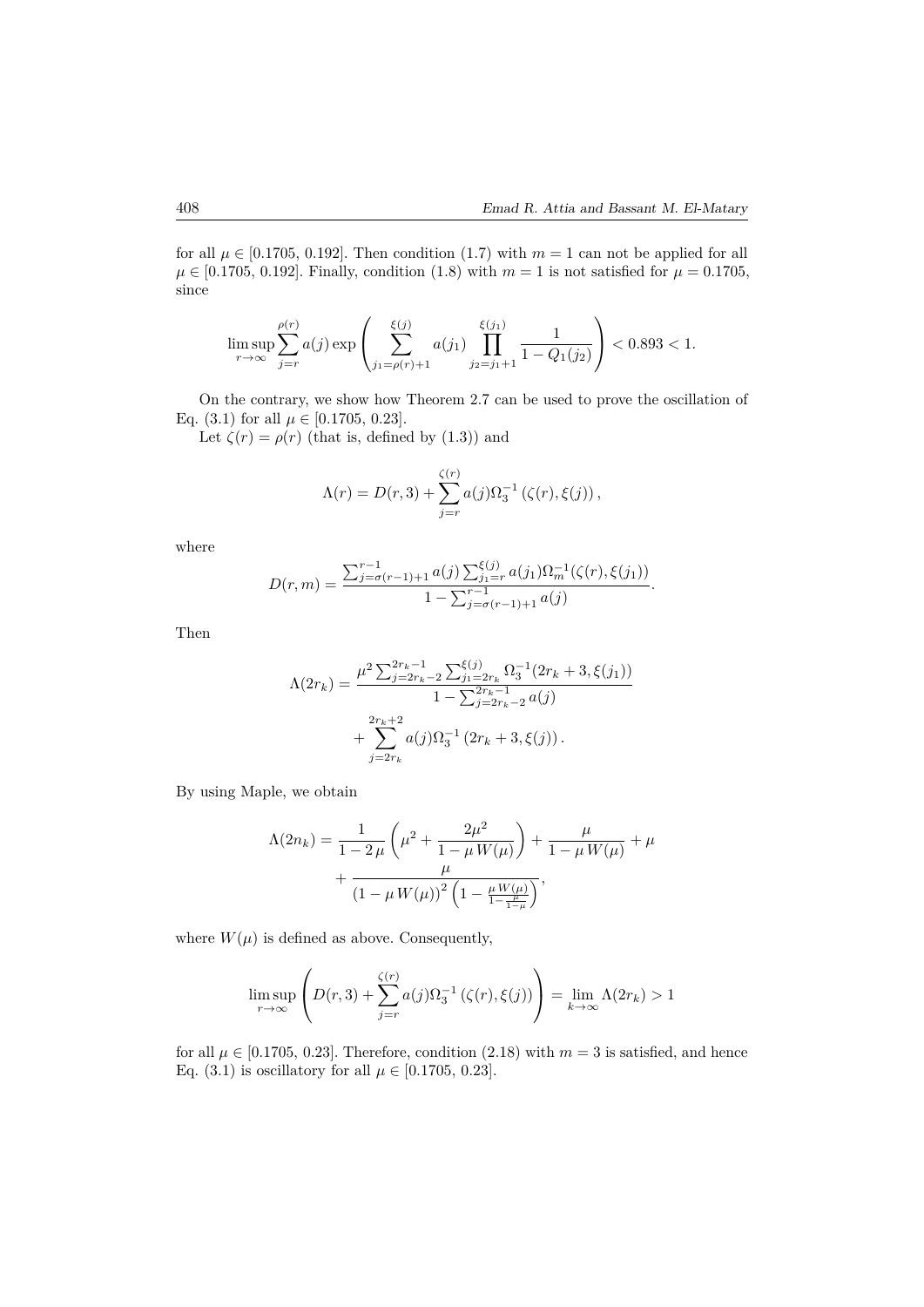**Example 3.2.** Consider the equation

$$
\nabla u(r) - a(r)u(\xi(r)) = 0, \quad r \in \mathbb{N},
$$
\n(3.2)

where

$$
a(r) = \begin{cases} 0.177 & \text{if } r \in \{3r_k, 3r_k + 1, \dots, 3r_k + 16\}, \\ 0.0001 & \text{otherwise}, \end{cases} k \in \mathbb{N},
$$

where  $r_k \in \mathbb{N}$ ,  $3r_{k+1} > 3r_k + 18$  and

$$
\xi(r) = \begin{cases} r+1 & \text{if } r = 3k, \\ r+3 & \text{if } r = 3k+1, \\ r+1 & \text{if } r = 3k+2, \end{cases} k \in \mathbb{N}.
$$

As before, (1.3) and (1.11) lead respectively to

$$
\rho(r) = \begin{cases} r+1 & \text{if } r = 3k, \\ r+2 & \text{if } r = 3k+1, \\ r+1 & \text{if } r = 3k+2, \end{cases} k \in \mathbb{N},
$$

and

$$
\sigma(r) = \begin{cases}\nr - 1 & \text{if } r = 3k, \\
r - 1 & \text{if } r = 3k + 1, \\
r - 2 & \text{if } r = 3k + 2,\n\end{cases} \quad k \in \mathbb{N}.
$$

Let  $\zeta(r) = \rho(r)$  (that is, defined by (1.3)) and

$$
I(r) = \frac{\sum_{j=\sigma(r-1)+1}^{r-1} a(j) \sum_{j_1=r}^{\xi(j)} a(j_1) \prod_{j_2=\rho(j_1)+1}^{\xi(j_1)} \frac{1}{1-a(j_2)S_2(j_2)}}{1-\sum_{j=\sigma(r-1)+1}^{r-1} a(j)} + \sum_{j=r}^{\rho(r)} a(j) \prod_{j_1=\rho(j_1)+1}^{\xi(j)} \frac{1}{1-a(j_1)S_2(j_1)},
$$

where

$$
S_2(r) = \frac{\prod_{j=\zeta(r)+1}^{\xi(r)} \frac{1}{1-a(j)S_1(j)}}{1-G_2(r)},
$$

and

$$
G_2(r) = \sum_{j_1=r+1}^{\zeta(r)} a(j_1) + \frac{1}{1 - G_1(\zeta(r))} \sum_{j_1=r+1}^{\zeta(r)} a(j_1)
$$

$$
\sum_{j_2=\zeta(r)+1}^{\xi(j_1)} a(j_2) \prod_{j_3=\zeta^2(r)+1}^{\zeta(j_2)} \frac{1}{1 - a(j_3)S_1(j_3)}.
$$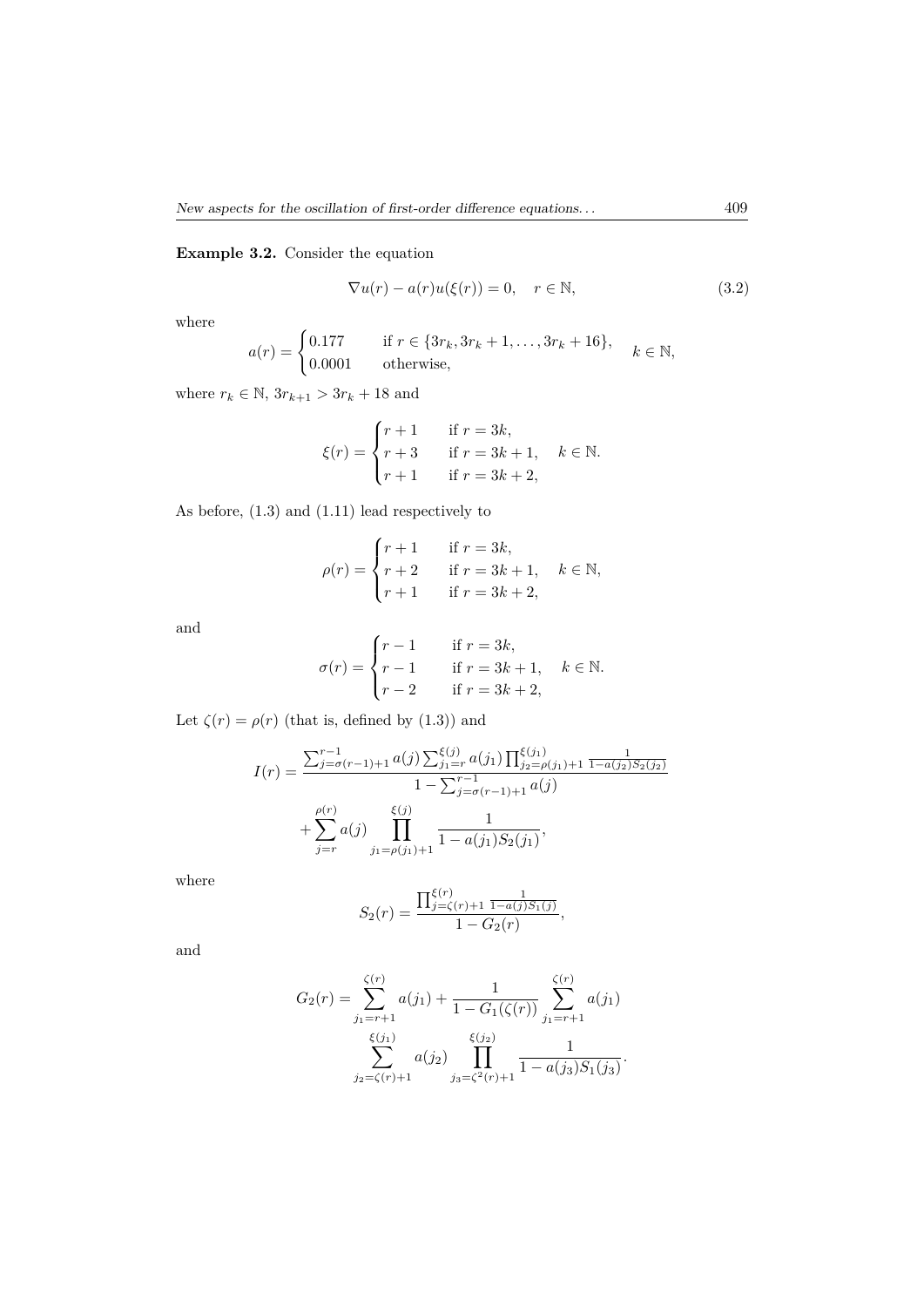Then

$$
I(3r_{k}+1) = \frac{\sum_{j=\sigma(3r_{k})+1}^{3r_{k}} 0.177 \sum_{j_{1}=3r_{k}+1}^{\xi(j)} 0.177 \prod_{j_{2}=\rho(j_{1})+1}^{\xi(j_{2})} \frac{1}{1-0.177S_{2}(j_{2})}}{1-\sum_{j_{1}=\sigma(3r_{k})+1}^{3r_{k}} 0.177} + \sum_{j=3r_{k}+1}^{\rho(3r_{k}+1)} 0.177 \prod_{j_{1}=\rho(3r_{k}+1)+1}^{1} \frac{1}{1-0.177S_{2}(j_{1})}.
$$

Consequently,  $I(3r_k + 1) = 1.001595294 > 1$ , and so  $\lim_{k\to\infty} I(3r_k + 1) > 1$ , it follows that condition  $(2.16)$  with  $m = 2$  is satisfied, and hence Eq.  $(3.2)$  oscillates.

However, as we will show, many previous oscillation conditions fail to do so. It is clear that

$$
0.0001 \le \liminf_{r \to \infty} \sum_{j=r+1}^{\xi(r)} a(j) \le \lim_{k \to \infty} \sum_{j=3r_k+18}^{\xi(3r_k+17)} a(j) = \lim_{k \to \infty} \sum_{j=3r_k+18}^{3r_k+18} a(j) = 0.0001,
$$

it follows that  $\beta = \gamma = 0.0001$ ,  $\lambda(\beta) = 1.010152720$  and  $1 - A(\beta) > 0.9999$ . Observe that

$$
\sum_{j=3r_k+1}^{\rho(3r_k+1)} a(j)\Omega_4^{-1}\left(\rho(3r_k+1),\xi(j)\right) = 0.177 \sum_{j=3r_k+1}^{3r_k+3} \Omega_4^{-1}\left(3r_k+3,\xi(i)\right) < 0.9349.
$$

Consequently,

$$
\limsup_{r \to \infty} \sum_{j=r}^{\rho(r)} a(j) \Omega_4^{-1} (\rho(r), \xi(j)) = 0.177 \lim_{k \to \infty} \sum_{j=3r_k+1}^{\rho(3r_k+1)} \Omega_4^{-1} (\rho(3r_k+1), \xi(j)) \n< 0.9349 < 1 - A(\beta).
$$

That is, condition  $(1.6)$  with  $m = 4$  can not be applied. Finally, observe that

$$
\sum_{j=3r_k+1}^{\rho(3r_k+1)} a(j) \exp\left(\sum_{j_1=\rho(3r_k+1)+1}^{\xi(j)} a(j_1) \prod_{j_2=j_1+1}^{\xi(j_1)} \frac{1}{1 - Q_1(j_2)}\right)
$$
  
< 0.9165785 < 1 - A(\beta),  

$$
\sum_{j=3r_k+1}^{\rho(3r_k+1)} a(j) \exp\left(\sum_{j_1=\rho(3r_k+1)+1}^{\xi(j)} a(j_1) \exp\left(\sum_{j_2=j_1+1}^{\xi(j_1)} a(j_2) \prod_{j_3=j_2+1}^{\xi(j_2)} \frac{1}{1 - F_1(j_3)}\right)\right)
$$
  
< 0.99490 < 1 - A(\beta),

and

$$
\frac{W_m(3r_k+1)}{1-\sum_{j=\sigma(3r_k)+1}^{3r_k}a(j)} + \sum_{j=3r_k+1}^{\rho(3r_k+1)}a(j) \prod_{j_1=\rho(3r_k+1)+1}^{\xi(j)} \frac{1}{1-a(j_1)Z_1(j_1,\xi(j_1))}
$$
  
< 0.835 < 1.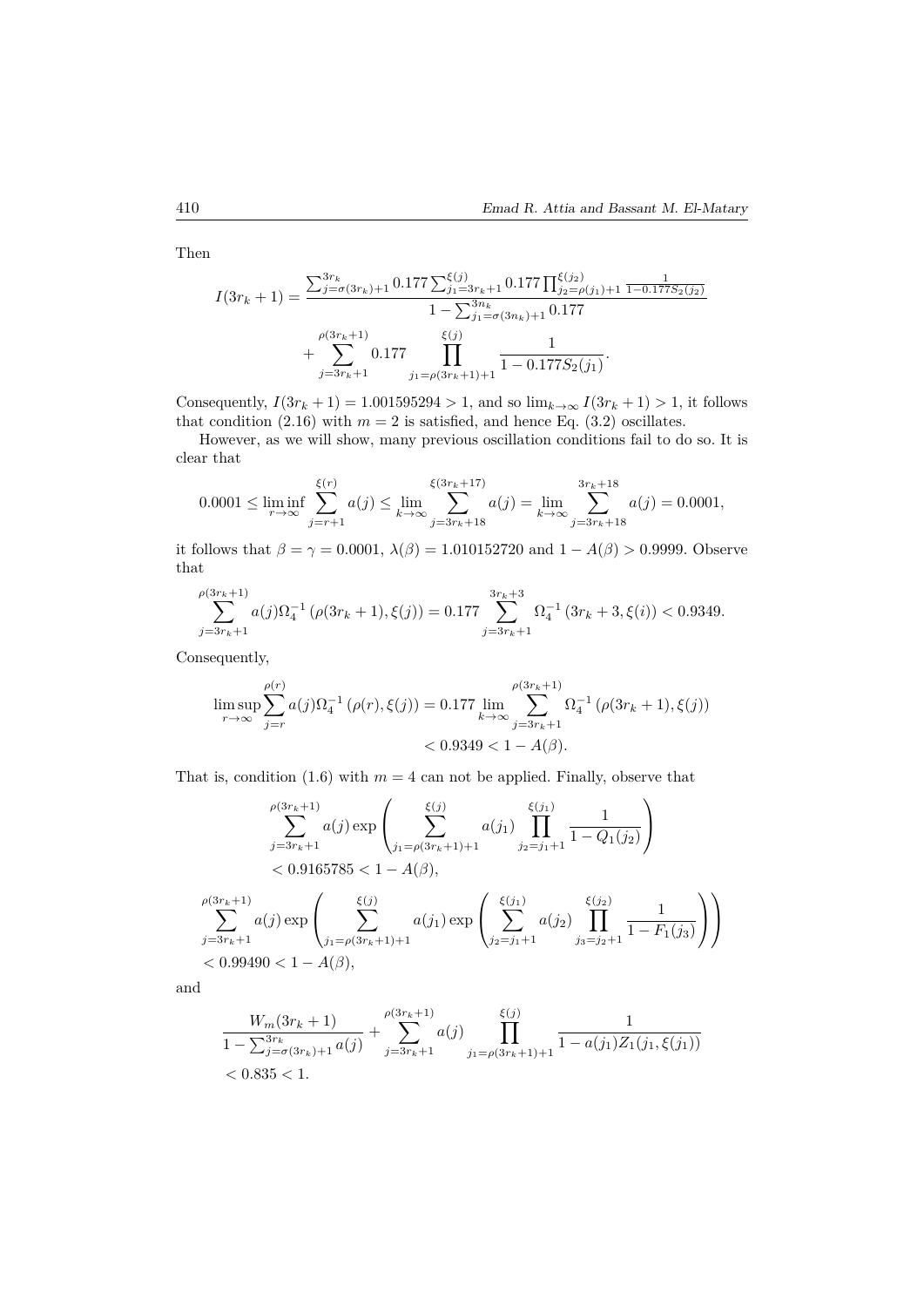Then

$$
\limsup_{r \to \infty} \sum_{j=r}^{\rho(r)} a(j) \exp \left( \sum_{j_1 = \rho(r)+1}^{\xi(j_1)} a(j_1) \prod_{j_2=j_1+1}^{\xi(j_1)} \frac{1}{1 - Q_1(j_2)} \right) < 1 - A(\beta),
$$

$$
\limsup_{r \to \infty} \sum_{j=r}^{\rho(r)} a(j) \exp \left( \sum_{j_1 = \rho(r)+1}^{\xi(j)} a(j_1) \right) \exp \left( \sum_{j_2=j_1+1}^{\xi(j_1)} a(j_2) \prod_{j_3=j_2+1}^{\xi(j_2)} \frac{1}{1 - F_1(j_3)} \right) \right) < 1 - A(\beta),
$$

and

$$
\begin{split} & \limsup_{r \to \infty} \left( \frac{W_m(r)}{1 - \sum_{j = \sigma(r-1)+1}^{r-1} a(j)} \right. \\ & \qquad \qquad + \sum_{j = r}^{\rho(r)} a(j) \prod_{j_1 = \rho(r)+1}^{\xi(j)} \frac{1}{1 - a(j_1) Z_1(j_1,\xi(j_1))} \right) < 0.836 < 1. \end{split}
$$

Therefore none of the conditions  $(1.8)$ ,  $(1.9)$  and  $(1.10)$  with  $m = 1$  can be applied to Eq. (3.2).

### 4. CONCLUSION

In this work we studied the oscillation criteria for first-order difference equations with deviating arguments. We obtained new oscillation criteria that improve many previous ones. The application as well as the strength of some of our results have been shown using two examples. Some of our results could support the development of the oscillation theory for difference equations with deviating arguments, for example, Lemmas 2.4 and 2.11. Using the techniques given in this paper, several new oscillation criteria for first-order difference equations with several nonmonotone deviating arguments, as well as delay difference equations with oscillating coefficients, can be obtained.

### **Acknowledgements**

*This publication was supported by the Deanship of Scientific Research at Prince Sattam bin Abdulaziz University, Alkharj, Saudi Arabia.*

### REFERENCES

- [1] P.G. Asteris, G.E. Chatzarakis, *Oscillation tests for difference equations with non-monotone arguments*, Dyn. Contin. Discrete Impuls. Syst. Ser. A Math. Anal. **24** (2017), no. 4, 287–302.
- [2] E.R. Attia, *Oscillation tests for first-order linear differential equations with non-monotone delays*, Adv. Differ. Equ. **2021** (2021), Article no. 41.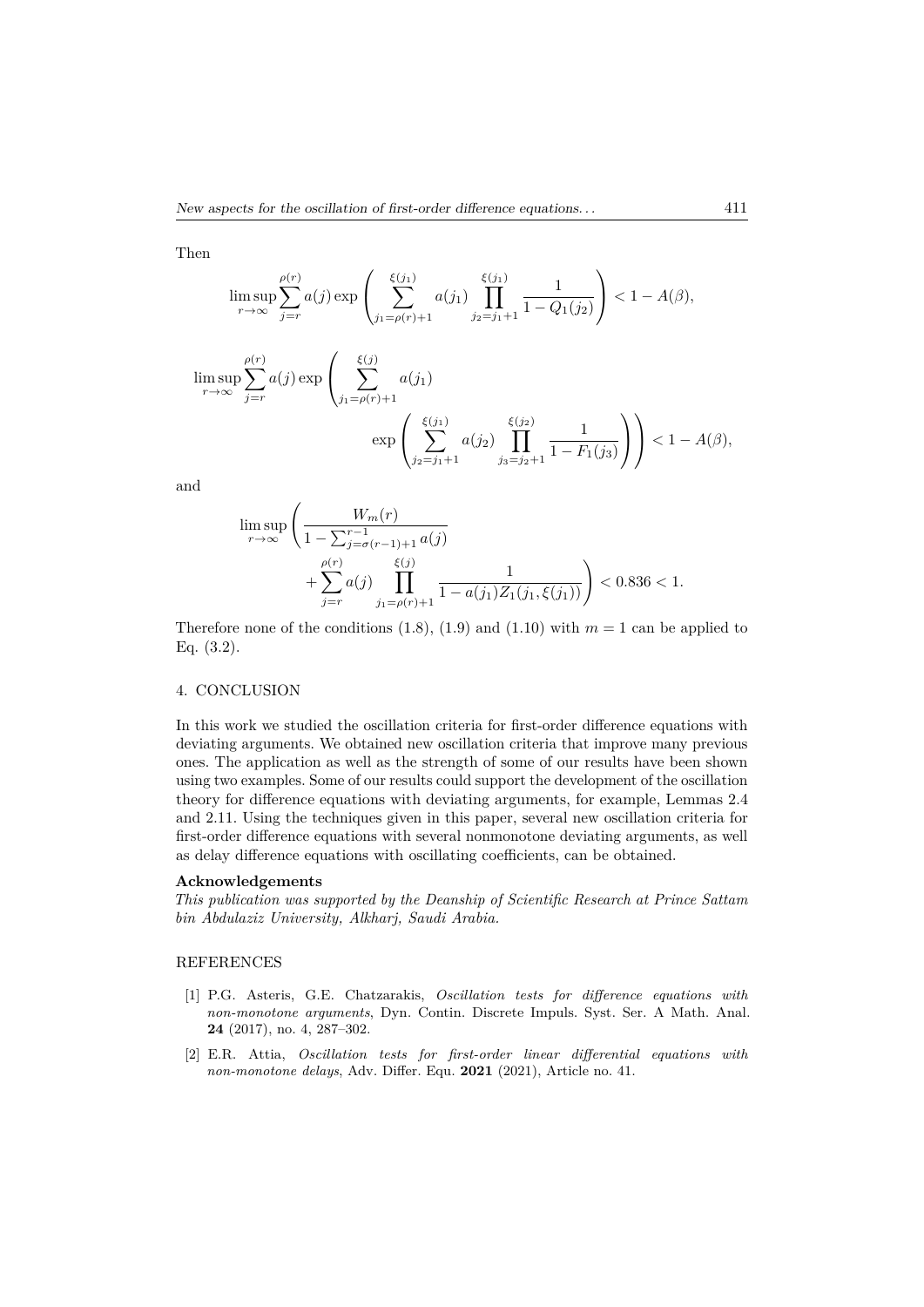- [3] E.R. Attia, G.E. Chatzarakis, *Oscillation tests for difference equations with non-monotone retarded arguments*, Appl. Math. Lett. **123** (2022), 107551.
- [4] E.R. Attia, G.E. Chatzarakis, *Iterative oscillation criteria for first-order difference equations with non-monotone advanced arguments*, J. Appl. Math. Comput. (2021), 1–17.
- [5] E. Braverman, G.E. Chatzarakis, I.P. Stavroulakis, *Iterative oscillation tests for difference equations with several non-monotone arguments*, J. Difference Equ. Appl. **21** (2015), 854–874.
- [6] E. Braverman, B. Karpuz, *On oscillation of differential and difference equations with non-monotone delays*, Appl. Math. Comput. **218** (2011), 3880–3887.
- [7] G.E. Chatzarakis, *Sufficient oscillation conditions for deviating difference equations*, Filomat **33** (2019), 3291–3305.
- [8] G.E. Chatzarakis, I. Jadlovská, *Oscillations in deviating difference equations using an iterative technique*, J. Inequal. Appl. **173** (2017), 1–24.
- [9] G.E. Chatzarakis, I. Jadlovská, *Improved iterative oscillation tests for first-order deviating difference equations*, Int. J. Difference Equ. **12** (2017), 185–210.
- [10] G.E. Chatzarakis, I. Jadlovská, *Oscillations of deviating difference equations using an iterative method*, Mediterr. J. Math. **16** (2019), 1–20.
- [11] G.E. Chatzarakis, L. Shaikhet, *Oscillation criteria for difference equations with non-monotone arguments*, Adv. Differ. Equ. **62** (2017), 1–16.
- [12] G.E. Chatzarakis, I.P. Stavroulakis, *Oscillation of difference equations with general advanced argument*, Cent. Eur. J. Math. **10** (2012), 807–823.
- [13] G.E. Chatzarakis, S.R. Grace, I. Jadlovská, *Oscillation tests for linear difference equations with non-monotone arguments*, Tatra Mt. Math. Publ. **79** (2021), 81–100.
- [14] G.E. Chatzarakis, R. Koplatadze, I.P. Stavroulakis, *Oscillation criteria of first order linear difference equations with delay argument*, Nonlinear Anal. **68** (2008), 994–1005.
- [15] G.E. Chatzarakis, R. Koplatadze, I.P. Stavroulakis, *Optimal oscillation criteria of first order linear difference equations with delay argument*, Pacific J. Math. **235** (2008), 15–33.
- [16] G.E. Chatzarakis, Ch.G. Philos, I.P. Stavroulakis, *An oscillation criterion for linear difference equations with general delay argument*, Port. Math. **66** (2009), 513–533.
- [17] G.E. Chatzarakis, I.K. Purnaras, I.P. Stavroulakis, *Oscillation of retarded difference equations with a non-monotone argument*, J. Difference Equ. Appl. **23** (2017), 1354–1377.
- [18] L.H. Erbe, Q.K. Kong, B.G. Zhang, *Oscillation Theory for Functional Differential Equations*, Marcel Dekker, New York, 1995.
- [19] I. Györi, G. Ladas, *Oscillation Theory of Delay Differential Equations with Applications*, Clarendon Press, Oxford, 1991.
- [20] B. Karpuz, *Sharp oscillation and nonoscillation tests for linear difference equations*, J. Difference Equ. Appl. **23** (2017), 1929–1942.
- [21] J. Shen, I.P. Stavroulakis, *Oscillation criteria for delay difference equations*, Electron. J. Differential Equations **2001** (2001), 1–15.